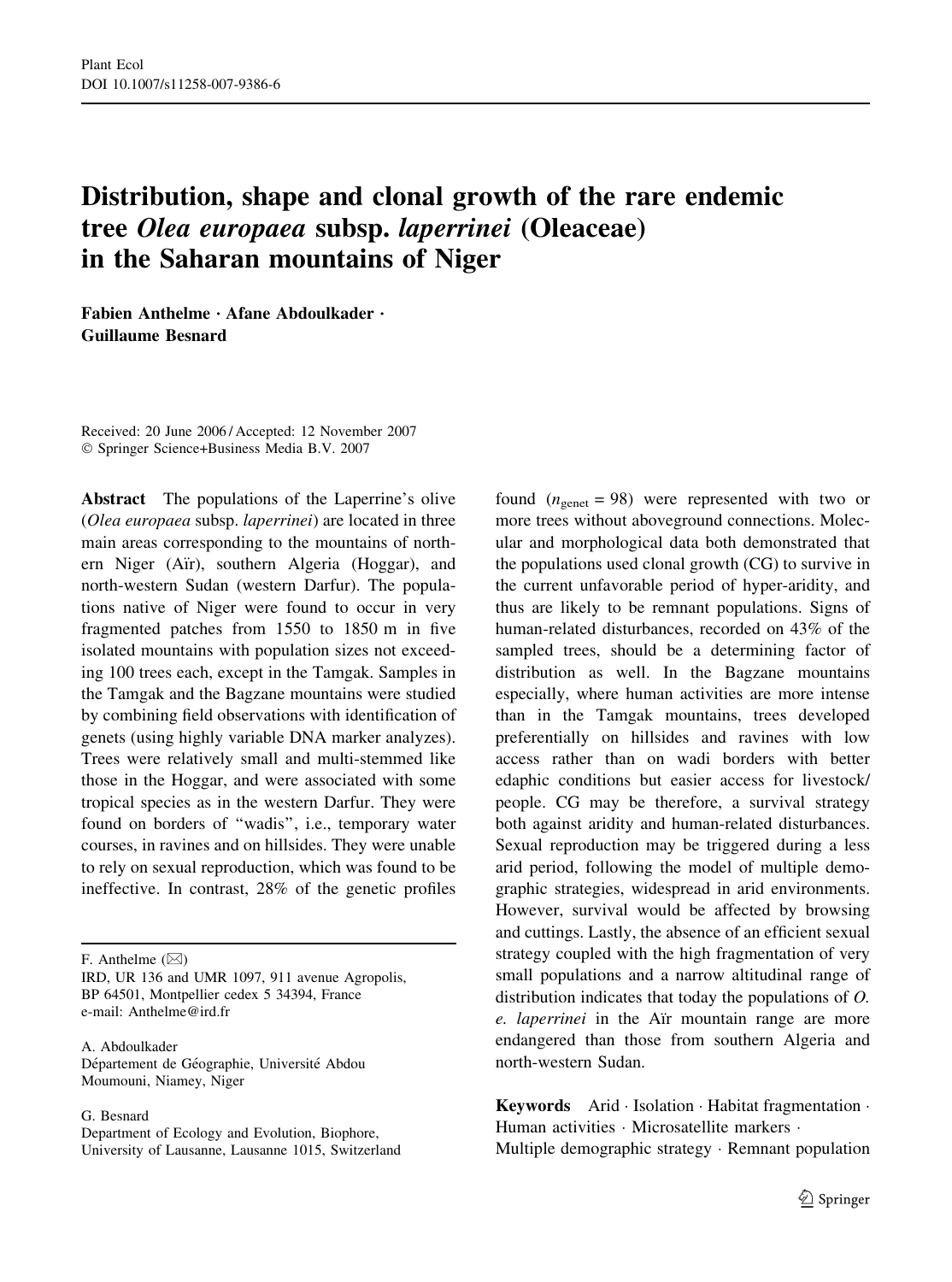# Introduction

In the face of the sixth phase of species extinction, astonishing and for the first time generated by human beings (Vitousek et al. [1997;](#page-14-0) Chapin III et al. [2000](#page-13-0)), the urgent need for the conservation of biodiversity is global. It is particularly neglected in the developing countries of the Sahara. However, the desertification that has followed in the wake of a hyper-arid climatic phase (Le Houérou [1997](#page-13-0)) and the rapid growth of human populations, which leads to local overexploitation of the vegetation, invasion of exotic species and erosion (Anthelme et al. [2006](#page-12-0)), threaten to eradicate a large number of taxons that are resources for human populations and/or remarkable components of biodiversity through their endemism and their rarity (Child [2003](#page-13-0); McNeely [2003](#page-13-0)). This threat applies especially to the ecosystems of the Saharan mountains of Niger, Africa, which are efficient refuges for vegetation diversity (Ozenda [2004](#page-13-0)), but are increasingly used as human-related resources for a few decades (Anthelme et al. [2006\)](#page-12-0).

Among endangered taxa, Olea europaea L. subsp. laperrinei (Batt. and Trab.) Ciferri (Oleaceae) or Laperrine's olive is one of the most remarkable endemic tree taxa of the Sahara along with Myrtus nivellei and Cupressus dupreziana (Bruneau de Miré and Gillet [1956b](#page-13-0); Quézel [1978](#page-14-0); Abdoun and Beddiaf [2002\)](#page-12-0). It belongs to the O. europaea complex and displays close affinities with the Mediterranean olive (Green [2002\)](#page-13-0). However, genetic studies have recently revealed a complex biogeographic history for the Laperrine's olive populations, which may be due to recurrent migration events from both Mediterranean and Tropical Africa (Hess et al. [2000;](#page-13-0) Besnard et al. [2002,](#page-13-0) [2007\).](#page-13-0) This wild olive tree also presents traits of potential interest for the cultivated olive. Particularly, it could be an important genetic resource for drought adaptation.

The distribution of the Laperrine's olive is limited to the Saharo-Sahelian mountain areas (Benichou [1962;](#page-13-0) Wickens [1976](#page-14-0); Baali-Cherif and Besnard [2005](#page-13-0); Fig. [1\)](#page-2-0). In Algeria, it is found in the Hoggar mountain range, especially in the Atakor, the Tassili n'Immidir, the Tefedest, and the Tassili n'Ajjer mountains (Benichou [1962](#page-13-0)). In Niger, it has been identified in the Aïr mountain range in the southern Sahara and located precisely in three massifs: Greboun, Tamgak and Bagzane (Bruneau de Miré and Gillet [1956a](#page-13-0)). In

Sudan, the Laperrine's olive is present in the western Darfur (Jebel Marra and Jebel Gurgeil; Quézel [1969](#page-14-0); Wickens [1976\)](#page-14-0). Surprisingly, the Chadian mountain ranges of the Ennedi and the Tibesti do not harbour O. e. laperrinei today. However, fossils, indicating their existence as far back as the Pleistocene, have been discovered (Quézel [1978](#page-14-0)). Lastly, its presence in Morocco (Wickens [1976](#page-14-0)) was questioned (Maire [1933](#page-13-0); Maley [1980](#page-13-0)) but finally refuted in favour of another endemic taxon, O. europaea subsp. maroccana (Médail et al. [2001;](#page-13-0) Vargas et al. [2001\)](#page-14-0).

In all these mountain ranges, O. e. laperrinei is distributed only at elevations above 1200 m (Bruneau de Miré and Gillet [1956a](#page-13-0), [b;](#page-13-0) Quézel [1962,](#page-14-0) [1969](#page-14-0); Wickens [1976;](#page-14-0) Poilecot [1996](#page-13-0); Ozenda [2004](#page-13-0)). This characteristic makes it a Saharan mountain species sensu White ([1983\)](#page-14-0). While its numbers remain low overall, given its restricted area of distribution, O. e. laperrinei is frequently found in the Hoggar, the Tefedest, the Tassili n'Ajjer, (Quézel [1965\)](#page-14-0), the Jebel Marra (Wickens [1976](#page-14-0)) and the Jebel Gurgeil (Quézel [1969\)](#page-14-0). By comparison, the populations of the Laperrine's olive seem to be very limited in the Air mountain range (Quézel [1962;](#page-14-0) Poilecot [1996](#page-13-0)). The rarity of sexual reproduction is one of the most remarkable life-traits of O. e. laperrinei in the Hoggar (Quézel [1965;](#page-14-0) Baali-Cherif and Besnard [2005\)](#page-13-0). This leads to think that these populations were relictual and may survive through clonal growth (CG), which can be a prevailing strategy of persistence in constrained environments (Honnay and Bossuyt [2005\)](#page-13-0) under the respective influences of stress, disturbance, competition, or a combination (Anthelme et al. [2002\)](#page-12-0). In contrast, sexual reproduction is efficient in Darfur where aridity is much lower (Wickens [1976;](#page-14-0) White [1983](#page-14-0)).

The populations in the Air mountain range have been poorly described, and data available are out of date and do not mention their reproduction strategies. In the Bagzane mountains, O. e. laperrinei was described only once (Bruneau de Miré and Gillet [1956a](#page-13-0)), and its existence is today questioned by the inhabitants themselves (Djibrilla unpublished data). However, as the populations of  $O$ . *e. laperrinei* in the Tibesti and Ennedi mountain ranges are now extinct, the populations of the Air are the last representatives of the Sahara-Sahel transition zone. Their conservation was thus made a priority during the establishment of the National Nature Reserve of the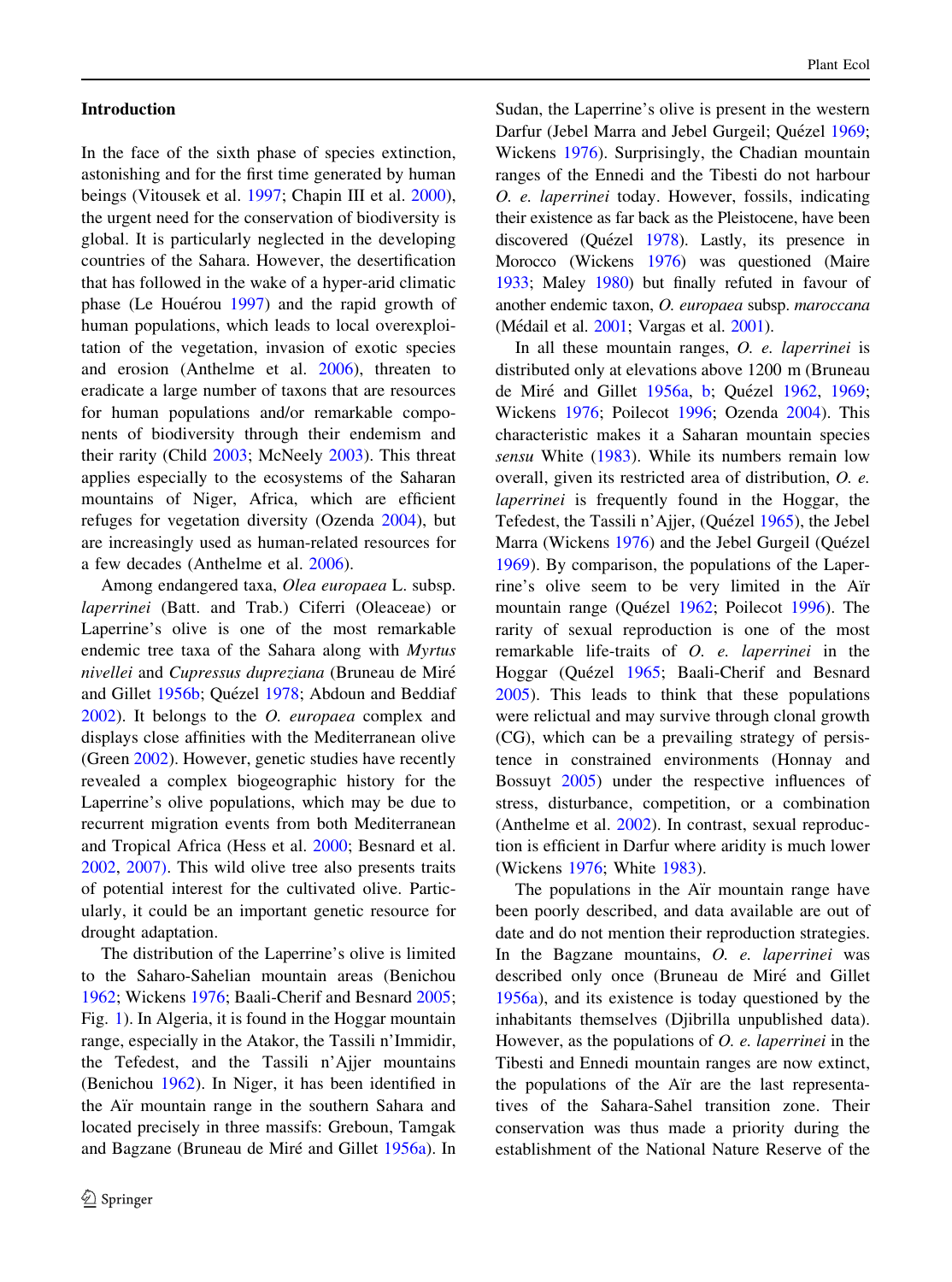<span id="page-2-0"></span>Fig. 1 Distribution of Olea europaea subsp. laperrinei in the Saharan–Sahelian region (grey areas)



Aïr-Ténéré, but the means allocated to this task are non-existent.

Baali-Cherif and Besnard [\(2005](#page-13-0)) mentioned that O. e. laperrinei in the Hoggar (Algeria) was a small multistemmed tree, thus suggesting that the Laperrine's olive may use a vegetative strategy for its reproduction and persistence in arid environments. In contrast, in the wetter western Darfur, O. e. laperrinei was described as a tree reaching up to 15 m high without mention of a multi-stemmed shape (Quézel [1969](#page-14-0); White [1983](#page-14-0)). Considering this variability, the description of its shape (height, maximal length at ground level if the tree is multi-stemmed) and the number of interconnected stems per tree should be relevant descriptors to understand the long-term dynamics of O. e. laperrinei in the Aïr. Taking into account that the Laperrine's olive has been described as strongly damaged by human-related disturbances in the Hoggar (Sahki and Sahki [2004](#page-14-0)) and in the western Darfur (Quézel [1969](#page-14-0); Wickens [1976](#page-14-0)), signs of human-related damages should be relevant descriptors as well.

In parallel with a necessary description of the shape of  $O.$  e. laperrinei populations in the Air, the focus of the study was to determine at which level their current persistence was dependent on CG, and if they follow the model of multiple demographic strategies, alternating sexual and asexual regenerations with changes in environmental constraints (Garcia and Zamora [2003\)](#page-13-0). Based on hyper-variable microsatellite loci, genetic data extracted from leaves of O. e. laperrinei were provided to test the existence of clonality, i.e., the occurrence of genets represented

by several trees without aboveground connections. The shape, distribution and reproductive strategies of O. e. laperrinei were correlated with the biotic and abiotic environments by combining field observations with genotype identification.

#### Material and methods

#### Study area

The Air is an ancient crystalline mountainous complex located in northern Niger between 17°N and  $20^{\circ}30'$ N and  $7^{\circ}30'E$  and  $10^{\circ}E$ , over an area of 61,500  $km^2$  (Black et al. [1967\)](#page-13-0). It forms part of the southern Sahara (Ozenda [2004\)](#page-13-0) as an extension of the Hoggar (southern Algeria). The elevation ranges from 700 m (rocky plateaux and plains with wadis) to 2022 m at Idoukal n'Taghes in the Bagzane mountains. The mountains are crystalline, forming plateaux surrounded by cliffs, and displaying a few volcanic intrusions (Black et al. [1967\)](#page-13-0).

The principal mountains, or massifs, are the Greboun, the Tamgak, the Taghmert, the Takolkouzet, the Goundai, the Egalah-Aroyan and the Bagzane (Fig. [2](#page-3-0)). They are isolated from one another by wide plains with wadis and/or rocky plateaux. While the Greboun mountains form an integral part of the Air range from the geological point of view (Black et al. [1967\)](#page-13-0), they are differentiated by floristic criteria that are more closely related to the southern zones of the Hoggar in Algeria (Quézel [1962](#page-14-0)).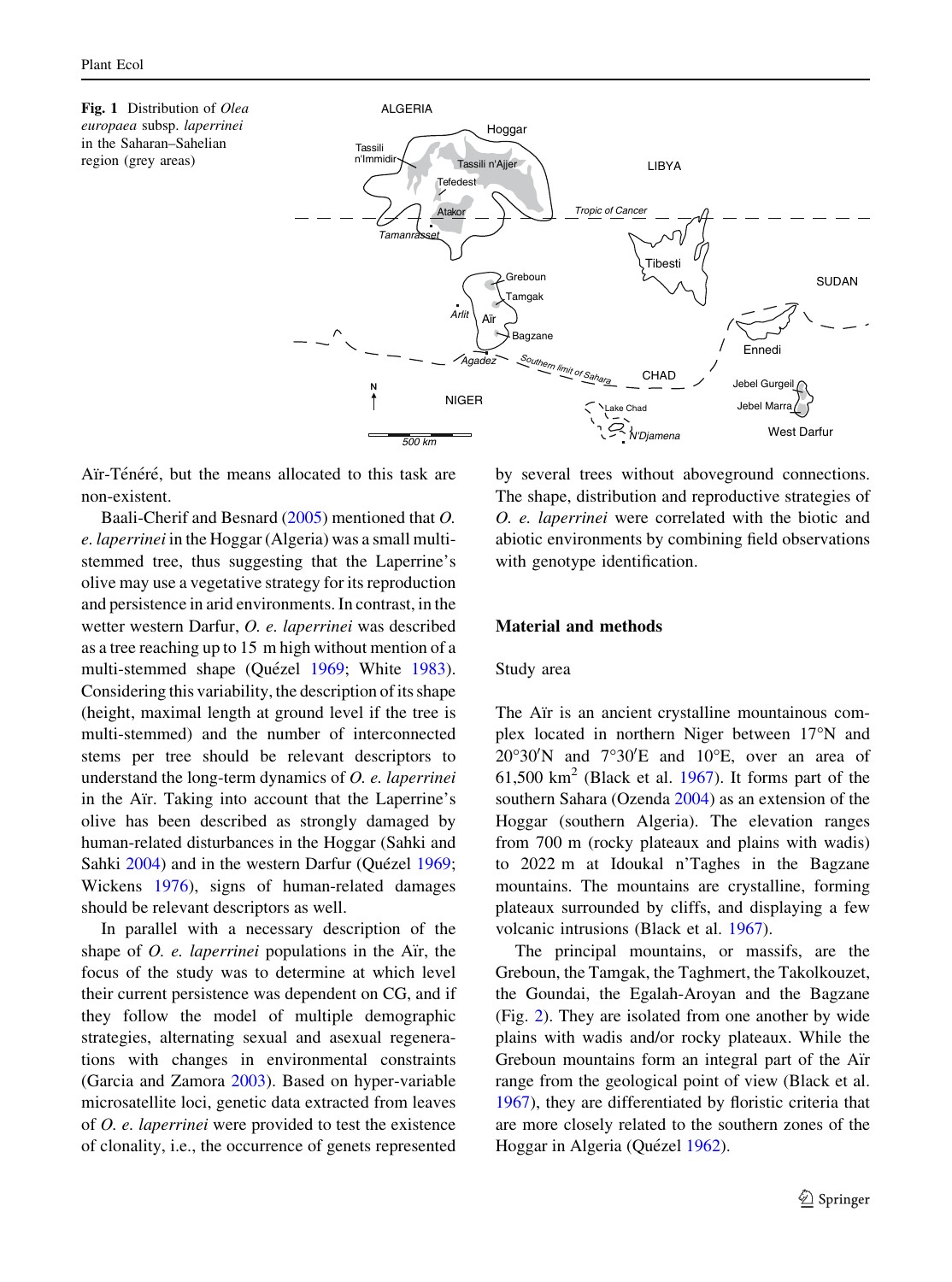<span id="page-3-0"></span>The Bagzane mountains rise above the plains of the Air and cover an area of 40 km long and 20 km wide. The summit is a plateau (1400–1800 m) with a substratum made up of alternate layers of rock and clay-sand on granite or volcanic bedrock. Since the Neolithic age, the clay–sand zones have been a precious resource for settled populations who practice irrigated agriculture and free-range livestock farming (Adamou and Morel [2005\)](#page-12-0). The Tamgak mountains cover an area substantially larger than that of the

Bagzane and their plateaux at the summit, located at the same elevation, are essentially rocky and granitic. Human populations have not taken permanent residence in these mountains that they use only occasionally for herding on an extensive basis (Giazzi [1996\)](#page-13-0).

Rain falls from June to September and reaches between 20 and 100 mm year<sup>-1</sup> at elevations under 1000 m (Giazzi [1996](#page-13-0)) with a high spatial variation. They decrease however from the south-western to the



Fig. 2 Distribution and population sizes of Olea europaea subsp. laperrinei inside the Air mountain range. Focus on the site distribution in the Bagzane and Tamgak mountains  $(n = 78)$ ; see Appendix for correspondence between sites and location of trees)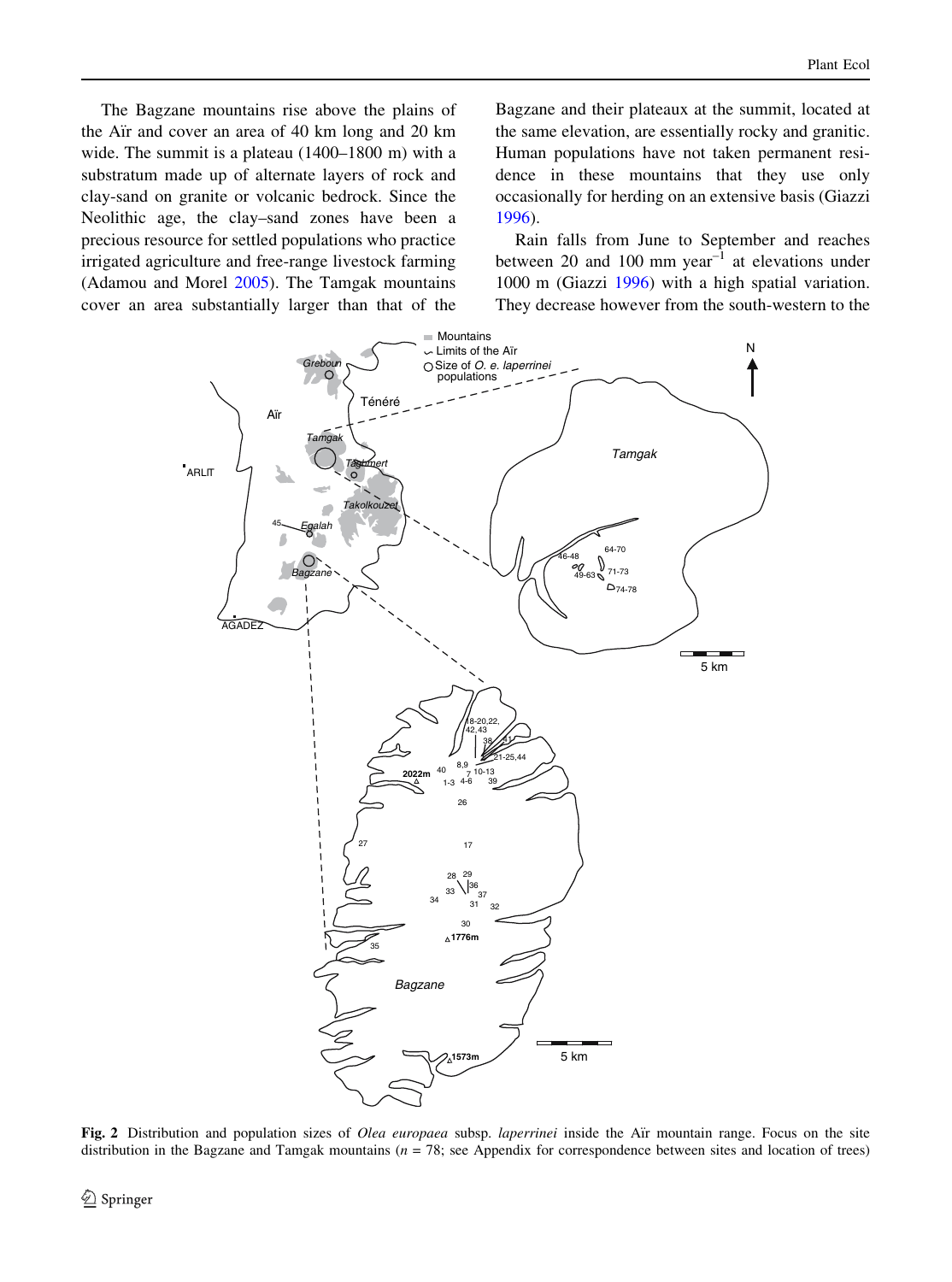north-eastern corners of the mountain range whereas they increase with elevation (Gallaire [1995](#page-13-0)). Mean annual temperature at 700 m reaches 26.8-C (Giazzi [1996\)](#page-13-0). On the high plateaux at elevations above 1500 m, temperatures lower than  $0^{\circ}$ C are not rare in December and January. Soils are lithosols and regosols, often very thin (Giazzi [1996\)](#page-13-0).

The vegetation belongs to three main groups (Poilecot [1996\)](#page-13-0): (i) the inter-mountain vegetation is the richest, supplied with water by the wadis and divided into two large types: the banks of wadis dominated by Hyphaene thebaica, Faidherbia albida, Acacia nilotica subsp. nilotica and Salvadora persica, and the clay–sand plains dominated by two associated species, Acacia tortilis subsp. raddiana and Panicum turgidum (Anthelme et al. [2007](#page-13-0)); (ii) the mountain vegetation is distinguished by the introgression of some tropical species that avoid the arid plains, such as Commiphora africana, Acacia laeta, Acacia seyal (Schulz and Adamou [1994](#page-14-0)), as well as some Saharan mountain species, such as O. e. laperrinei, Lavandula antinae, Rumex vesicarius and Salvia aegyptiaca; (iii) the desert vegetation is very poor in species and scarce in the Air mountain range. It is composed mostly of hemicryptophytes characteristic of sandy places in the southern Sahara, in particular Centropodia forskalii, Stipagrostis acutiflora and S. vulnerans (Poilecot [1999](#page-14-0)).

The vegetation cover degrades rapidly under the influence of disturbances caused by human-related activities. This is mainly assignable to the settlement of human populations in the urban centres of Arlit and Agadez (approximately 100,000 inhabitants each; Fig. [1](#page-2-0)), the intensification and mechanization of irrigated agriculture, and rapid population growth associated with the intensification of livestock farming (Anthelme et al. [2006\)](#page-12-0). The establishment of a Nature Reserve in the eastern half of the Air (Fig.  $1$ ) has very little effect on the conservation of species and ecosystems because it is very poorly funded. Accordingly, the protection of the biodiversity in general and of O. e. laperrinei in particular depends today essentially on the goodwill of local residents and on the distance that separates them from the urban centers (Anthelme et al. [2006\)](#page-12-0). Mountain ecosystems where O. e. laperrinei develops are less affected by recent changes because of a low accessibility. As an exception however, the Bagzane ecosystems are already outstandingly degraded and this has been related to the high local

population density associated with free-range livestock farming, by goats essentially (Anthelme et al. [2006\)](#page-12-0). This may constitute a threat for the maintenance of O. e. laperrinei populations, as for many other species.

# Data collecting and processing

Of the three massifs where O. e. laperrinei has been previously described in the Air, the sampling was limited to the Bagzane and the Tamgak mountains. In both areas, the presence of O. e. laperrinei (in Tamasheq:Aleo) was detected through a combination of field observations and surveys among the local residents. Data were collected in August and September 2004 in the Bagzane and in April 2004 in the Tamgak. In addition, the Egalah, a small mountain in the north of the Bagzane, was quickly visited after local inhabitants hypothesized the existence of O. e. laperrinei there.

In the Bagzane mountains, sampling of trees was systematic as a result of the low number of individuals present. In the Tamgak mountains, the O. e. laperrinei population size was larger and consequently our tree sampling was limited to only one representative zone (Fig. [2](#page-3-0); see Appendix for coordinates).

First, we studied vegetative features of O. e. laperrinei trees sampled on 78 sites across the massifs of the Bagzane, the Tamgak and the Egalah (Appendix). Trees were subjected to the following measurements: height of the highest stem, maximal length at ground level, circumference of the largest stem (when the tree is multi-stemmed) at 0.5 m above the soil surface, and signs of human-related damages (cuttings, browsing, harvesting, fire).

In order to assess the importance of CG in Niger populations, the genetic profile of each tree was characterized using nuclear DNA markers according to Baali-Cherif and Besnard ([2005\)](#page-13-0) by collecting a few leaves on each tree. DNAs were extracted from silica-dried leaves using a CTAB method (Besnard et al. [2000](#page-13-0)). Nine microsatellites (single strand repeat, SSR) loci were selected (Baali-Cherif and Besnard [2005\)](#page-13-0): DCA1, DCA3, DCA8, DCA9, DCA14, DCA15, GAPU45, PA(ATT)2 and EMO03. Nuclear SSRs were chosen because, they reveal a higher level of polymorphism compared with other genetic markers (Belaj et al. [2003\)](#page-13-0) allowing a robust genotype identification. The probability ( $P_{gen}$ ) that two sampled trees belonging to different genets would have the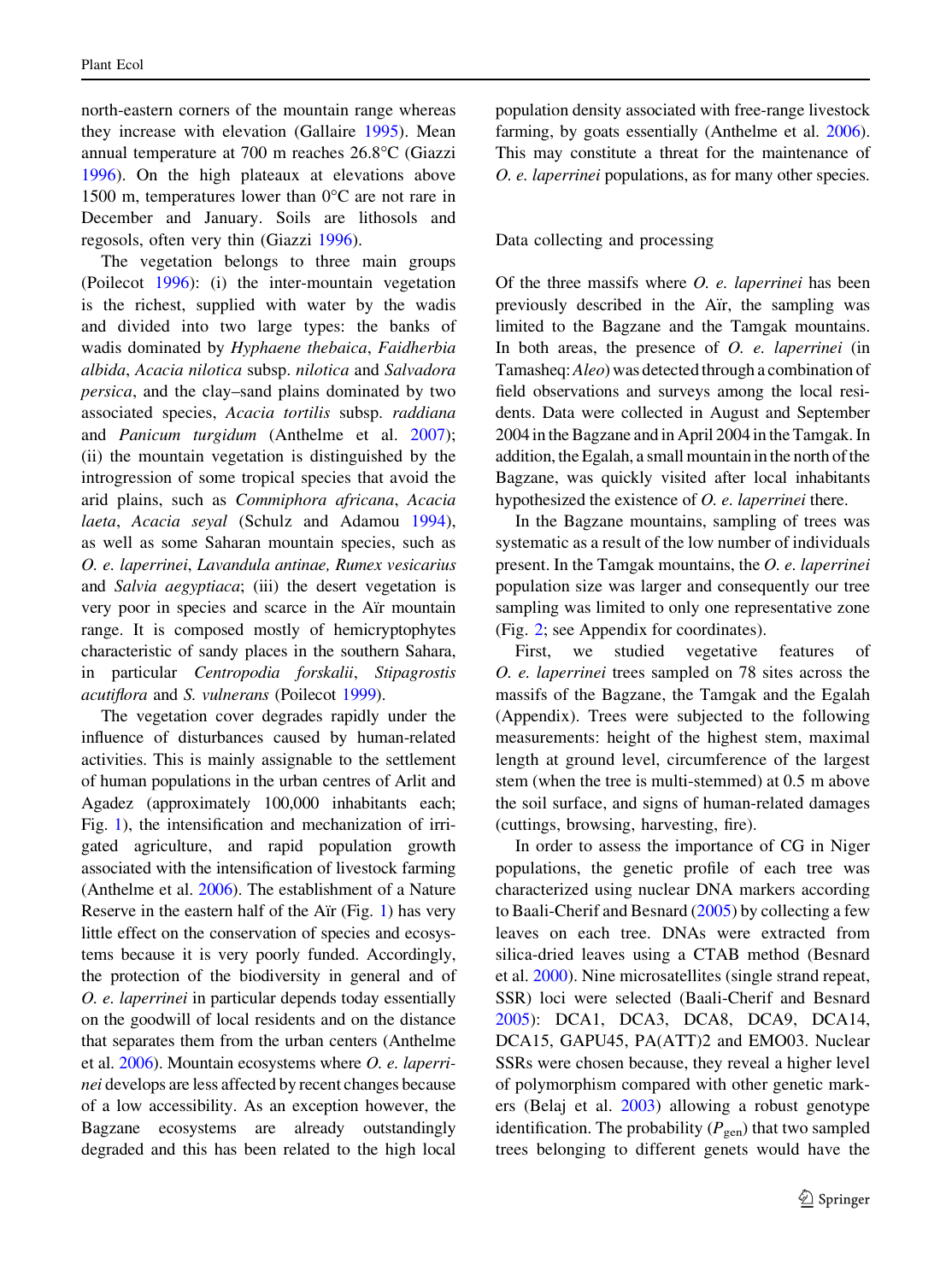same genotype by chance was calculated according to Parks and Werth [\(1993](#page-13-0)). The trees with the same SSR profile, i.e., belonging to the same genet, were called clones (see Results). In addition, each tree generally displayed several stems that were interconnected at ground level (multi-stemmed trees), which was taken as a supplementary index of CG.

Additionally, we characterized the habitat where O. e. laperrinei trees were present. Among habitats, the ravines contrast with the hillsides due to the flow of water that is channelled and seasonal. They also contrast with the borders of 'wadis' (non-permanent water courses) by the absence of a bed and by much steeper walls. No trees were found on rocky plateaux or clay–sand plains in our sample. The following variables were taken into account: nature of substratum (granitic or volcanic), estimation of the slope gradient, elevation (GPS garmin 12 XL), and geographical coordinates (GPS). Relationships between O. e. laperrinei attributes and environmental variables were analyzed  $(ANOVA$  and  $Chi<sup>2</sup>$  analyses when specific conditions were met) with Minitab 14 software (Minitab Ltd, Coventry, UK).

Lastly, the presence of trees, shrubs and the most frequent plant species were recorded at each site of O. e. laperrinei. Latin binomials for plants fitted those of the Conservatoire Botanique de la Ville de Genève (Database of the Flowering Plants of Africa South of the Sahara [2006\)](#page-13-0).

#### Results

#### Size and distribution of populations

A total of 143 trees were recorded: (i) In the Bagzane mountains, we sampled 83 trees belonging to two separate areas, i.e., the northern and central parts of the massif (Fig. [2\)](#page-3-0). Up to now, only the northern area was known to shelter *O. e. laperrinei* in the Bagzane (Bruneau de Miré and Gillet [1956a](#page-13-0)). O57 and O70 were the only trees located in the eastern area; (ii) In the Tamgak mountains, the presence of about 2000 trees was estimated based on observations of inhabitants. Only 58 trees were sampled in the southern valley of the central part of the massif (''Faille du Tamgak'', Fig. [2\)](#page-3-0); (iii) In the Egalah mountains, where *O. e. laperrinei* was reported for the first time, only two trees (O84 and O85) were found.

Sites of *O. e. laperrinei* ranged from 1550 to 1850 m (Appendix) while the highest point in the two massifs is approximately 2000 m. They were distributed similarly across massifs at a mean elevation of 1704 m (ANOVA:  $F = 0.08$ ,  $p \le 0.773$ ) and they grew only on a granite substratum.

## Characteristics of recorded trees (Table [1\)](#page-6-0)

The height of trees averaged approximately 4 m, ranging from 0.94 m (O132) to 7 m (O76). In parallel, the maximal length of (multi-stemmed) trees at ground level averaged slightly less than 6 m. As a general rule, it followed the direction of the slope gradient, it reached however 20 m for O36 (eight stems). The mean circumference of the thickest stem of trees was 0.61 m, however that of O119 reached 3.84 m, i.e., an estimated diameter of 1 m. No significant difference was detected across the samples from the two massifs with regards to height, maximal length or circumference. Signs of human-related damages, mainly browsing and cutting of branches and/or stems, were found on almost half of the trees. Nevertheless, they were twice more frequent on trees from the Bagzane mountains than on trees from the Tamgak (Pearson Chi<sup>2</sup> = 6.72,  $p \le 0.01$ ).

Fruiting was studied on samples from the Bagzane mountains  $(n = 81)$  and was found to be extremely rare. A few fruits were detected on O25, O26, and O29, i.e., less than 4% of the sampled trees. At the same time, no seedling and/or sapling was observed in either of the two massifs.

#### Evidence for clonal growth

Among the 133 DNA samples that could be extracted from trees, including two of the Egalah mountains, only 98 different genotype profiles (or genets) were detected (Appendix). The probability of obtaining the same genetic profile by chance  $(P_{gen})$  was negligible, ranging from  $7 \times 10^{-5}$  (O15–O16) to  $1 \times 10^{-11}$ (O62–O63), therefore, two trees with the same SSR profile were considered to correspond to a clone. Additionally, as reported by Baali-Cherif and Besnard [\(2005](#page-13-0)), a few cases of somatic mutations leading to three alleles at a locus were identified on trees O84 (DCA9; genotype 179–189–191) and O139 (DCA9; genotype 175–179–181). Additionally, trees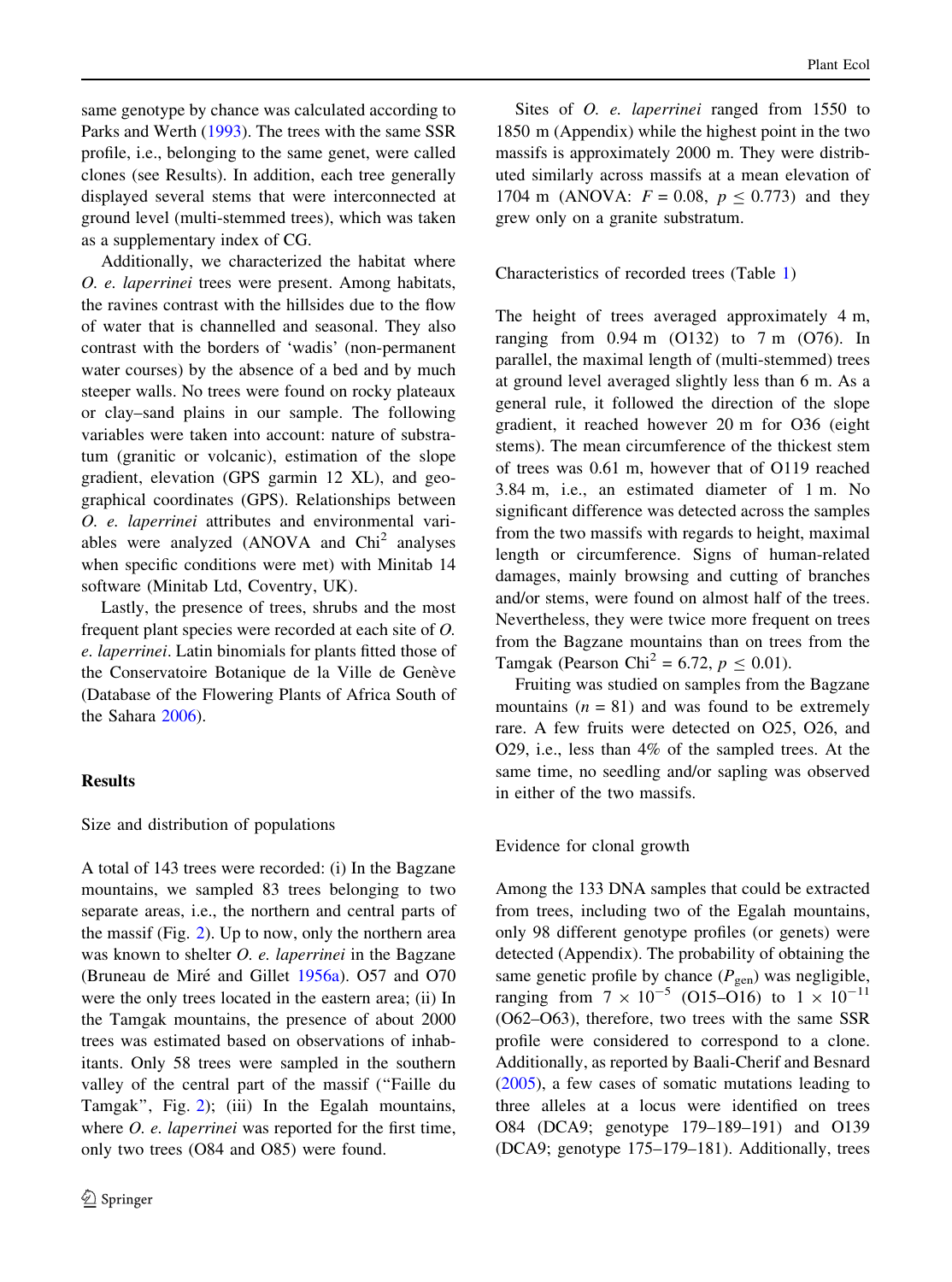| Bagzane $(n = 83^a)$ | Tamgak $(n = 58)$ | Total           |
|----------------------|-------------------|-----------------|
| $3.78 \pm 0.15$      | $4.03 \pm 0.15$   | $3.88 \pm 0.11$ |
| $5.46 \pm 0.43$      | $5.99 \pm 0.37$   | $5.67 \pm 0.29$ |
| $0.66 \pm 0.04$      | $0.55 \pm 0.08$   | $0.61 \pm 0.04$ |
| 61                   | 33                | $43**$          |
| 3.7                  | b                 | b               |
| $\Omega$             | $\Omega$          | $\Omega$        |
| 40                   | 13                | $28**$          |
| $2.92 \pm 0.29$      | $4.00 \pm 0.32$   | $3.47 \pm 0.25$ |
|                      |                   |                 |

<span id="page-6-0"></span>Table 1 Olea e. laperrinei's characteristics in the Bagzane and the Tamgak, mean values with standard errors

\*\* Chi<sup>2</sup> test significant at  $p \le 0.01$ 

<sup>a</sup> Except for signs of human-related damages ( $n = 31$ )

<sup>b</sup> Observations outside fruiting period in the Tamgak

O25–O26–O27 surprisingly displayed three alleles at three loci (DCA1; genotype 244–246–254; DCA8; genotype 121–135–139; EMO03; genotype 205–210– 218). Such a genetic pattern has recently been revealed in the olive complex for polyploid trees (Besnard et al. [in press\)](#page-13-0) and the diploid status of clone O25–O26–O27 can thus be questioned.

The efficiency of CG was evidenced with 28% of the genets being represented with two or more trees (clones). This ratio was significantly higher in the Bagzane (where it reached 40%) than in the Tamgak (13%; Pearson Chi<sup>2</sup> = 8.79,  $p \le 0.01$ , Table 1). Especially, it was higher than expected in ravines and on hillsides of the Bagzane mountains, unlike on wadi borders. The distance between clones was always less than 15 m, except for O73 with O71 and O72 (Appendix).

The efficiency of CG was also demonstrated by the mean occurrence of 3.47 stems on each tree (Table 1). Single-stemmed trees were scarce (13%) whereas a maximum number of 20 stems differentiated at the ground level were found on tree O84, in the Egalah mountains.

#### Habitat

The distribution of trees across habitats and massifs was uneven with a deficit of observed sites on the wadi borders of the Bagzane, compared to that of the Tamgak (Table 2).

A single type of trees was observed on wadi borders, with greater height and circumference (Table [3](#page-7-0)). The vegetation cover on wadi borders

Table 2 Observed (in italic) and theoretical (in regular) distributions of O. e. laperrinei genets among massifs and habitats (Pearson Chi-square = 17.12,  $p < 0.001$ )

|         | <b>Hillsides</b> | Ravines | Wadi borders | Total           |
|---------|------------------|---------|--------------|-----------------|
| Bagzane | 21               | 26      | 5            | 52              |
|         | 17.51            | 20.69   | 13.80        | 52.00           |
| Tamgak  | 12               | 13      | 21           | 46              |
|         | 15.49            | 18.31   | 12.20        | 46.00           |
| Total   | 33               | 39      | 26           | 98 <sup>a</sup> |
|         | 33.00            | 39.00   | 226.00       | $98.00^{\rm a}$ |

<sup>a</sup> Genet O87–O88–O89–O90 displayed two habitats (ravine and hillside)

and in ravines was more abundant than that found on hillsides. Lastly, the elevation of the sites located on the wadi borders of the Tamgak ( $n = 17$ ) was higher than that of the sites in the other habitats  $(n = 60;$ Table [3](#page-7-0), Appendix).

#### Associated species

Among the trees and shrubs, Rhus tripartita and Acacia tortilis subsp. raddiana were the species the most frequently associated with O. e. laperrinei. They were similarly distributed in the Bagzane and the Tamgak mountains (Table [4](#page-7-0)), as well as the tropical trees Ficus cordata subsp. salicifolia, Ficus ingens var. ingens and Boscia salicifolia. Dichrostachys cinerea, another tropical tree, was especially frequent in the Bagzane. Among the herbaceous species, the grasses Cymbopogon schoenanthus and Chrysopogon plumulosus were frequent in the two massifs, whereas Tripogon multiflorus was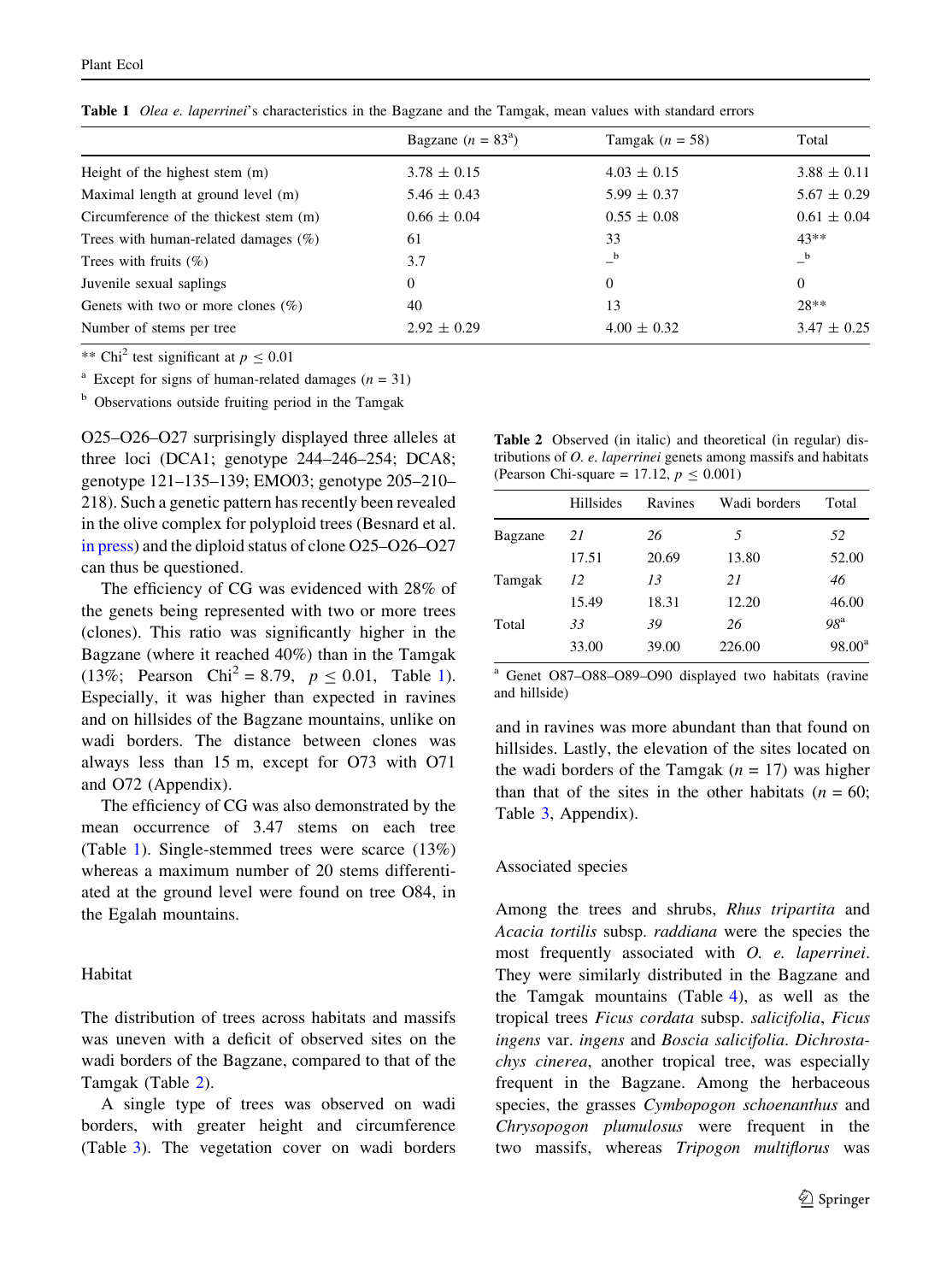| n                       | Hillsides<br>28 | Ravines<br>32   | Wadi borders<br>17    | $F$ -value |        |
|-------------------------|-----------------|-----------------|-----------------------|------------|--------|
| Height $(m)$            | $3.69 \pm 0.17$ | $3.59 \pm 0.15$ | $4.60 \pm 0.21$       | 8.55       | ***    |
| Circumference (m)       | $0.55 \pm 0.05$ | $0.53 \pm 0.04$ | $0.82 \pm 0.14$       | 4.58       | $\ast$ |
| Vegetation cover $(\%)$ | $36 \pm 3$      | $24 \pm 3$      | $37 \pm 4$            | 4.83       | $*$    |
| Elevation (m)           | $1697 \pm 7$    |                 | $1731 \pm 12^{\rm a}$ | 5.30       | $*$    |
|                         |                 |                 |                       |            |        |

<span id="page-7-0"></span>Table 3 Variance analysis (ANOVA) of the shape and environment of individuals among habitats

<sup>a</sup> Wadi borders of the Tamgak uniquely

\*\*\*  $p \le 0.001$ ; \*  $p \le 0.05$ 

characteristic of the Bagzane. The saharo-mountainous Lavandula antinae was present in the Bagzane and the Tamgak at the same time.

# **Discussion**

Distribution of the Laperrine's olive populations in the Air

Our observations confirm those previously made (Bruneau de Mire´ and Gillet [1956a\)](#page-13-0) on the presence of O. e. laperrinei in the Bagzane and Tamgak mountains. A field mission conducted in the spring of 2006 also

Table 4 Occurrence of the most common species associated with *O. e. laperrinei* in the Bagzane and the Tamgak

| Species                                          | Bagzane<br>$(n = 28)$ | Tamgak<br>$(n = 33)$ |
|--------------------------------------------------|-----------------------|----------------------|
| Acacia tortilis subsp. raddiana                  | 22                    | 28                   |
| Acacia ehrenbergiana                             | $\ddot{}$             | 12                   |
| Acacia laeta                                     | $^{+}$                | 7                    |
| Acacia seyal                                     | $^{+}$                | 3                    |
| Boscia salicifolia                               | $^{+}$                | $\ddot{}$            |
| Dichrostachys cinerea                            | 20                    | 7                    |
| Rhus tripartita                                  | 26                    | 30                   |
| Carissa edulis                                   | 1                     | $\Omega$             |
| Commiphora africana                              | $\ddot{}$             | $\Omega$             |
| Ficus cordata subsp. salicifolia                 | $\ddot{}$             | $\ddot{}$            |
| <i>Ficus ingens var. ingens</i>                  | $^{+}$                | $^{+}$               |
| Lavandula antinae                                | 4                     | 9                    |
| Chrysopogon plumulosus                           | 22                    | 16                   |
| Tripogon multiflorus                             | 18                    | 3                    |
| Eragrostis pilosa                                | 19                    | $^{+}$               |
| Cymbopogon schoenanthus                          | 15                    | 30                   |
| Pachycymbium decaisneanum<br>subsp. decaisneanum | 1                     | $\theta$             |

+: quantitative data not available

confirmed its existence in the Greboun mountains (Morel unpublished data). Aside from these three massifs, the highest in the Air range,  $O$ . *e. laperrinei* was identified for the first time in the Egalah mountains and it has recently been reported in the Taghmert mountains, where it was observed by the former chief guide of the Nature Reserve (Tcholli unpublished data). The Laperrine's olive is thus distributed in five different massifs and not three (Fig. [2\)](#page-3-0). It is suggested however that the respective sizes of the populations in the Egalah and the Taghmert mountains are very low  $(\leq 40$  trees each?), given their modest elevation and their limited areas of distribution (Fig. [2](#page-3-0)).

The identification of a new population in the Bagzane (central zone) also enlarges the distribution area of the Laperrine's olive in the Air mountain range and extends its limit further to the South. The population size in the Bagzane remains nevertheless very low, similarly to the population sizes in the Greboun (Quézel [1962\)](#page-14-0), the Egalah and the Taghmert mountains. It is thus in the Tamgak, in the centre of the Air range, where the largest population of O. e. laperrinei is found.

# Habitat comparison of the O. e. laperrinei populations in the Air, the Hoggar and the western Darfur (Table [5](#page-8-0))

A certain number of characteristics observed in the Air mountain range are common to the entire area of distribution of the Laperrine's olive (Table [5\)](#page-8-0). Thus, in all cases, they are located on relief at elevations higher than or equal to 1200 m. In appearance, this tree remains generally bushy even though it can reach considerable heights (i.e., 7 m for tree O76). Finally, it seems that its favourite habitat is on the banks of temporary or permanent water courses (i.e., wadi border and ravine).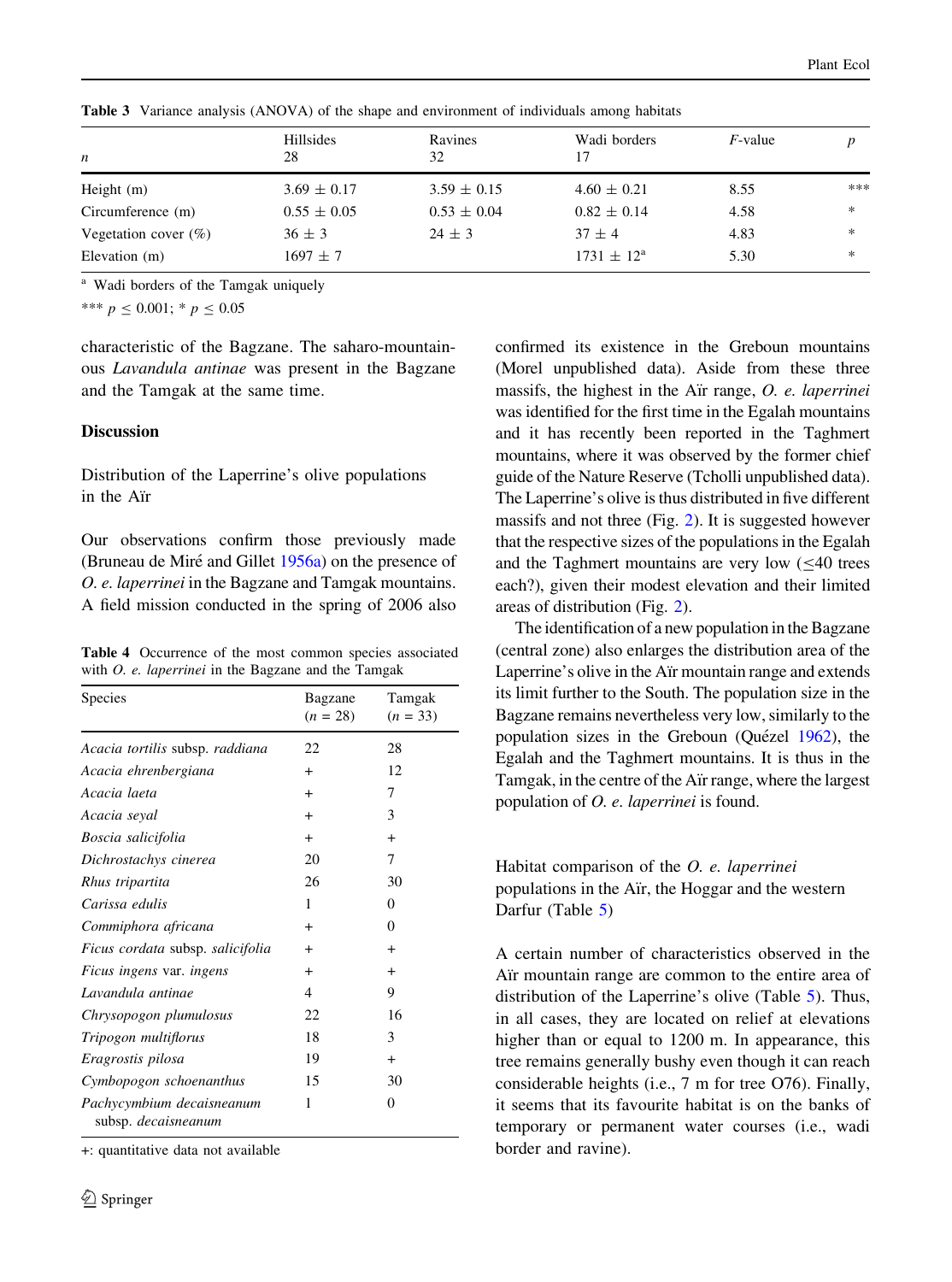<span id="page-8-0"></span>

| Mountain range                                  | Hoggarb,d.e.f.j               |                                              |                                             |                                  | Air                          |                                                 |                                                  | Western Darfur                        |                                                                                |
|-------------------------------------------------|-------------------------------|----------------------------------------------|---------------------------------------------|----------------------------------|------------------------------|-------------------------------------------------|--------------------------------------------------|---------------------------------------|--------------------------------------------------------------------------------|
| Highest summit (m)<br>Massif                    | Tassili n'Immidir<br>1684     | Tefedest<br>2336                             | Tassili n'Ajjer Atakor <sup>a</sup><br>2254 | 2918                             | Greboun <sup>c</sup><br>1944 | Tamgak<br>1988                                  | Bagzane<br>2022                                  | Jebel Gourgeil <sup>g,h</sup><br>2397 | Jebel Marra <sup>1</sup><br>3088                                               |
| Species altitudinal<br>range (m)                | 1300-2700 <sup>b</sup>        |                                              |                                             |                                  |                              | 1550-1900 1400-1820                             | 1550-1850                                        | 1700-2200                             | 2300-3000                                                                      |
| Rainfalls (mm $yr^{-1}$ ) 30-150°, <sup>d</sup> |                               |                                              |                                             |                                  | 50?                          | 100?                                            | 170                                              | 500                                   | 800-1000                                                                       |
| Substratum                                      |                               | Granite                                      | Volcanic<br>Sandstone/<br><b>Granite/</b>   | Volcanic<br><b>Granite</b> /     | Granite <sup>k</sup>         | Granite                                         | Granite                                          | Gneiss/Granite<br>Volcanic?           |                                                                                |
| Habitat                                         | wadi borders<br>Ravines/Rocky | wadi borders<br><b>Ravines/Rocky</b>         | Wadi borders/<br>of pools<br><b>Borders</b> | Rocky wadi<br>borders<br>Ravines | Ravines                      | <b>Hillsides</b><br>borders<br>Ravines/<br>wadi | <b>Hillsides/</b><br>borders<br>Ravines/<br>Wadi | Shaded hillsides<br>Rocky hillsides/  | (best habitat)/<br>Borders of<br>Hillsides/<br>Ravines<br>streams<br>Plateaux/ |
| Population size                                 | Small <sup>e</sup>            | Large <sup>d</sup>                           | Medium <sup>d</sup>                         | Large <sup>d</sup>               | Small (50)                   | Medium                                          | Small                                            | Large                                 | Large?                                                                         |
| Sexual reproduction<br>efficiency               |                               | None <sup>d</sup>                            |                                             |                                  | None                         | None                                            | None                                             | <b>Efficient</b>                      | Efficient                                                                      |
| Vegetative growth                               |                               | Predominant multi-stemmed trees <sup>1</sup> |                                             |                                  |                              | Predominant multi-stemmed trees                 |                                                  | $\sim$                                | ç.                                                                             |
| Height (m)                                      |                               | $3 - 6^{b}$                                  |                                             |                                  |                              | 4, up to 6                                      | 4, up to 7                                       | $6-8$ up to $15$                      | Up to $12$                                                                     |
| Vegetation cover (%)                            |                               | $60 - 100$                                   |                                             |                                  |                              | $30 - 40$                                       | $30 - 40$                                        | 50-90                                 | 80-100 (meadow)                                                                |
| Human impact                                    |                               | High <sup>b</sup>                            |                                             |                                  | ¢                            | Medium                                          | High                                             | High                                  | Very high                                                                      |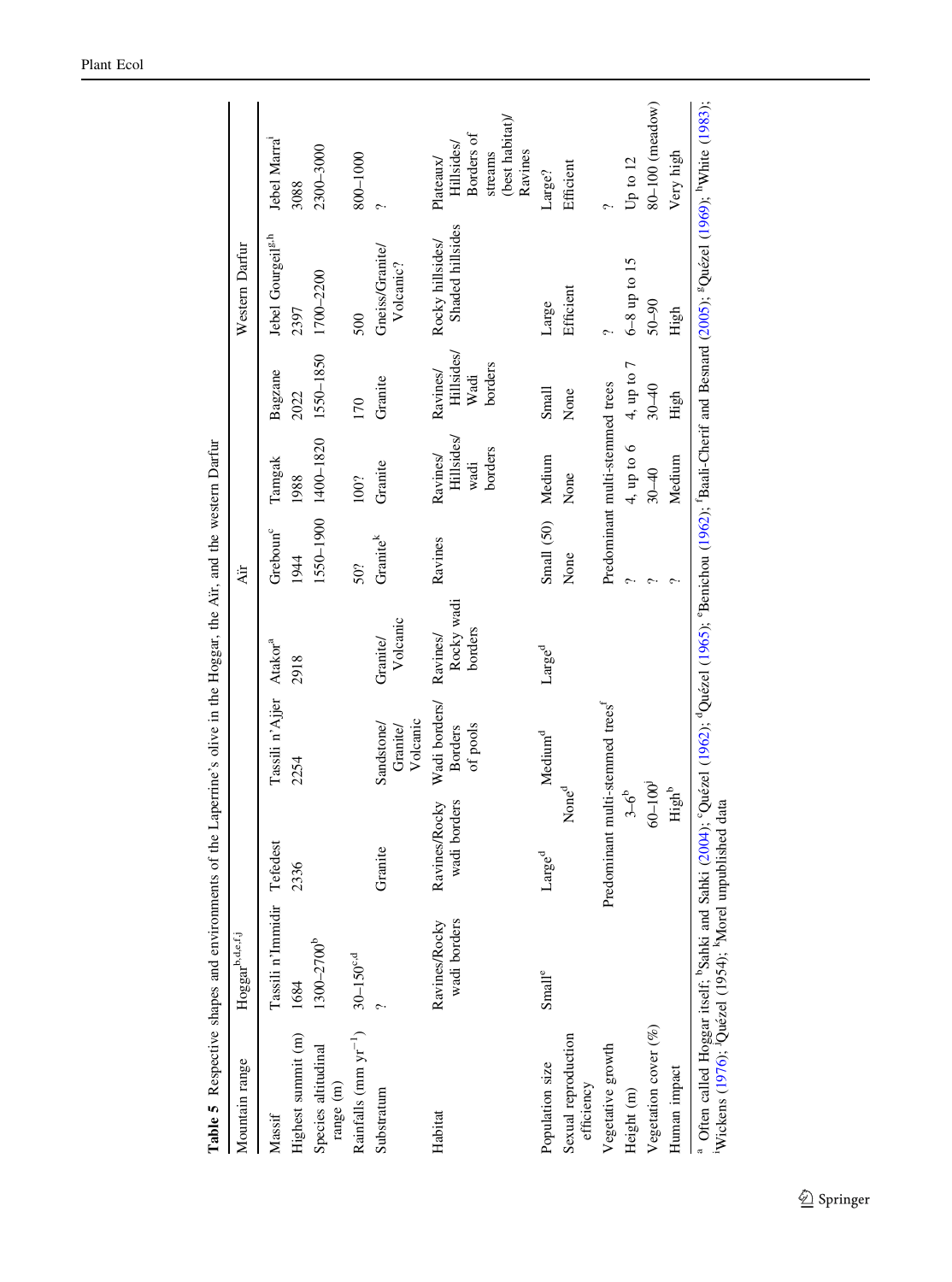However, with regards to certain aspects, the populations found in the Air demonstrate distinctive characteristics explaining in part the small size and the fragmentation of its populations (Table [5](#page-8-0)). First, annual precipitations in the Air mountains, reaching 170 mm year<sup>-1</sup> in 2004–2005, like those in the Hoggar, are far weaker than those in the western Darfur (Table [5](#page-8-0)). Consequently, O. e. laperrinei in the Air and the Hoggar is restricted where water is available, i.e., wadi borders, ravines and hillsides, whereas it grows in very diverse habitats in the Darfur, including plateaux.

Unlike in the Hoggar however, the highest elevation in the Air is relatively low  $(2022 \text{ m})$ , providing only a narrow altitudinal range of approximately 300 m for O. e. laperrinei to develop. Moreover, whereas the Hoggar is shaped with large massifs  $(Fig. 1)$  $(Fig. 1)$  $(Fig. 1)$ , the Air displays small and isolated massifs in a matrix of low valleys where O. e. laperrinei cannot grow (Fig. [2](#page-3-0)). These multiple constraints act negatively on the size of populations but also on the habitats of *O. e. laperrinei*. Especially, the populations of the Air grow only on granite substratum, which provides better hydric conditions than volcanic substratum. In contrast, populations of the Hoggar grow on both substrata, giving birth to two distinct types of vegetation communities (Quézel [1965](#page-14-0); Table [5\)](#page-8-0).

Associated vegetation in the Hoggar is nevertheless different from that of the Air, as most of the characteristic species (Stipa spp., Crambe kralikii, Pistacia atlantica) were not found in the Niger mountains. A substantial exception was the occurrence of *Rhus tripartita*, found frequently in granitic habitats in both mountains. In turn, Dichrostachys cinerea is a regular companion of O. e. laperrinei in the Air and the western Darfur (Quézel [1969](#page-14-0); Wickens [1976\)](#page-14-0) and is the most frequent representative of a pool of tropical species shared by these mountain ranges.

As a consequence,  $O.$  e. laperrinei in the Air presents unique characteristics. Sharing the aridity of the Hoggar, it displays a similar multi-stemmed short shape (Table [5\)](#page-8-0) but sharing the tropical influence with the western Darfur, it displayed similarities with associated vegetation. Most of all, it is restricted to very small and fragmented areas that make it particularly sensitive to environmental changes.

### Impact of human-related activities

The Bagzane mountains, located more in the South than the Tamgak mountains, present a water balance that is more favorable from rainfall and edaphic points of views owing to the presence of clay–sand plateaux (e.g., Ingram [1990](#page-13-0)). However, the Laperrine's olive is much less frequent there and has a tendency to colonize hillsides and ravines, which are inaccessible for people, rather than wadi borders, which provide more favorable conditions in a Saharan context (Quézel  $1965$ ) as is attested by the presence of taller trees in these habitats. This deficit is correlated with the ancient presence of settled populations on the Bagzane (Adamou and Morel [2005\)](#page-12-0), which has had a much more significant impact than in the Tamgak mountains (Ingram [1990\)](#page-13-0). It demonstrates that the human-related activities seem to have played an important role in the distribution of  $O.$  e. laperrinei in the Air, as it was shown in the Hoggar (Sahki and Sahki [2004\)](#page-14-0) and the western Darfur (Quézel [1969;](#page-14-0) Wickens [1976](#page-14-0); White [1983](#page-14-0)). Together with the current hyper-arid climatic period, they constitute a serious constraint for the development of O. e. laperrinei, especially expressed through a current lack of sexual reproduction.

Prevailing strategy of clonal growth

As a result of a defective sexual reproduction for both climatic and anthropogenic reasons, as in the Hoggar (Baali-Cherif and Besnard [2005\)](#page-13-0) but not in the Darfur (Wickens  $1976$ ), the Air populations tend to become remnant populations sensu Honnay and Bossuyt [\(2005](#page-13-0)), using CG as a strategy of long-term persistence in a harsh environment that does not allow it to complete the normal life cycle. Its efficiency, represented through the ratio of genets represented by more than one tree, is high in comparison with other shrub species for which CG is a prevailing strategy of regeneration (e.g., 16% for Spartocytisus supranubi-us; Kyncl et al. [2006\)](#page-13-0). An interesting point of view is to match this ratio with the respective sizes of populations. The smallest population displayed the highest CG (Bagzane, 83 trees,  $CG = 40\%)$  before the Tassili n'Ajjer  $(CG = 26\%;$  Besnard et al. [in press\)](#page-13-0), the Tamgak (about 2000 trees,  $CG = 13\%$ ), and the Atakor (where several thousands of trees are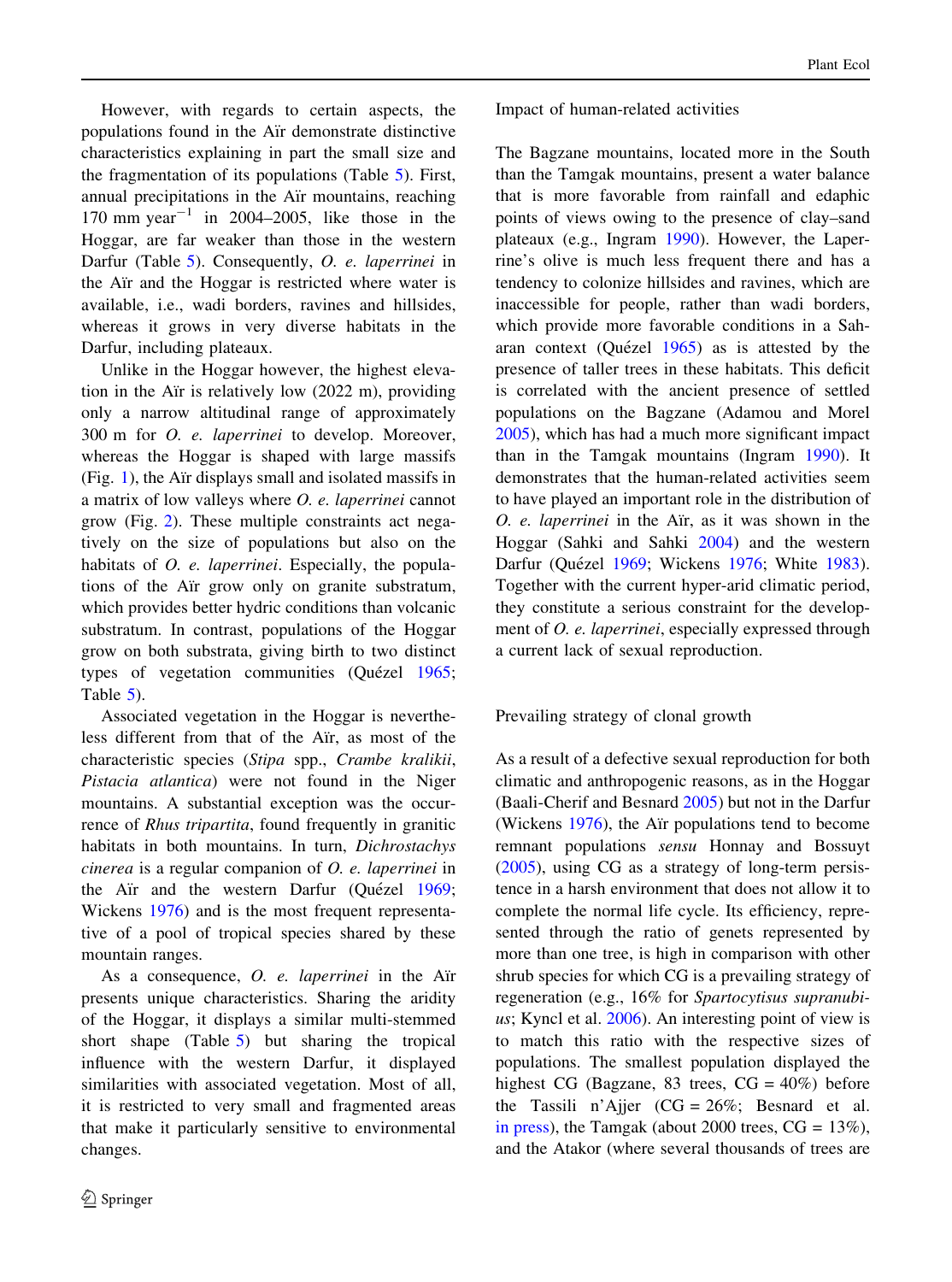present,  $CG = 14\%$ ; Besnard et al. [in press\)](#page-13-0). While facing relatively comparable aridity (e.g., Ozenda [2004\)](#page-13-0), this variability in population size between the Tamgak and the Bagzane is interpreted as a response to a gradient of a pool of other environmental constraints (area availability, isolation, impact of human-related activities, habitat fragmentation) along which  $CG$  is increasingly used by  $O.$  e. laperrinei.

In conservation terms, CG is interesting but it has a substantial cost. In one hand, it gives a potential longterm persistence to small-sized populations (Eriksson and Ehrlén  $2001$ ) especially because clones are less affected by browsing since shoots are more resistant than seedlings (Kyncl et al. [2006\)](#page-13-0). In that case, regeneration is provided either with clonal-splitting strategy (Schenk [1999](#page-14-0)) or through integrator strategy, i.e., when trees keep interconnected and optimize the distribution of resources (Oborny et al. [2001](#page-13-0); see the multi-stemmed characteristics of the trees). Long-term persistence of trees also slows down loss of genetic diversity through genetic drift (Young et al. [1996](#page-14-0)), which can become problematic with a high habitat fragmentation and a small population size (e.g., Richards [2000](#page-14-0)). But in the other hand, clonal populations should be more sensitive to stochastic events, like the proliferation of a pathogen agent (Honnay and Bossuyt [2005\)](#page-13-0). It could also lead to sexual extinction sensu Honnay and Bossuyt [\(2005](#page-13-0)) because of successive mutations making genets not compatible at last (Klekowski [1997\)](#page-13-0).

Altogether, the structure of O. e. laperrinei populations demonstrates that the current strategy for persistence within a hyper-arid context coupled with a human-related disturbance (browsing and cutting) is the CG. However, the occurrence of 98 different genets and the relatively short distance between trees demonstrates in all likelihood the former occurrence of a seeding phase, probably triggered during a less arid period as currently observed in the Jebel Marra (Wickens [1976\)](#page-14-0). Adding to the fact that the age of trees in the Air mountain range has been estimated up to 2000 years (Quézel [1965\)](#page-14-0), these results fit the model of multiple demographic strategies in arid and semi-arid environments, which states that CG coupled with longevity becomes a strategy of persistence in stressful environments, whereas periods of sexual regeneration take place when environmental constraints decrease (Garcia and Zamora [2003\)](#page-13-0). To complete the model, we should

add that disturbance, mainly represented here by browsing, is an important factor of strategy alternation (see also Kyncl et al. [2006](#page-13-0)).

#### Long-term conservation?

Even though the populations of O. e. laperrinei are distributed in several massifs in the Air, they generally display a very small size (notably in the Bagzane mountains as probably in the Greboun, the Egalah and the Taghmert). As a consequence of the genetic drift and a limitation of gene flow at long distance, the genetic differentiation between Niger populations is relatively high when compared to southern Algerian mountains (Besnard et al. [in press](#page-13-0)). Our demographic observations also sustain that the main centres of distribution of the Laperrine's olive are the Hoggar and the western Darfur. Even more than the current absence of sexual reproduction (which is temporarily compensated by clonal growth), interactions with human populations is a determining factor in the conservation of the Laperrine's olive in Niger where its limited distribution makes it more vulnerable than in all the other mountain ranges.

A long-term monitoring of the populations of the Lapperine's olive is today discussed in order to understand more precisely the nature of its interactions with people. They could be positive, for example through the sacred nature of rare or old trees as in the Egalah mountains or the Darfur (Wickens [1976](#page-14-0)), thus demonstrating the value of integrating local people into the conservation movement (McNeely [2003](#page-13-0)). Monitoring would also allow determining whether, during the course of a more favorable rainfall cycle, sexual reproduction could be triggered as in the Jebel Marra (Wickens [1976\)](#page-14-0). It would certainly be relevant as well to test the hypothesis that human-related activities are the main factor of extinction of O. e. laperrinei in the mountain chains of the Ennedi and the Tibesti, which, as in the Aïr, are the biogeographical links between the Hoggar and the western Darfur.

Acknowledgements The authors thank Salouhou Djibrilla, Rhissa Bagzanamas, Vincent Simont and Haidara Attefock for their help in the field, Jean Maley for his advises on the manuscript, Luc Descroix for hydrologic support, and D. Taylor and D. Manley for linguistic advises.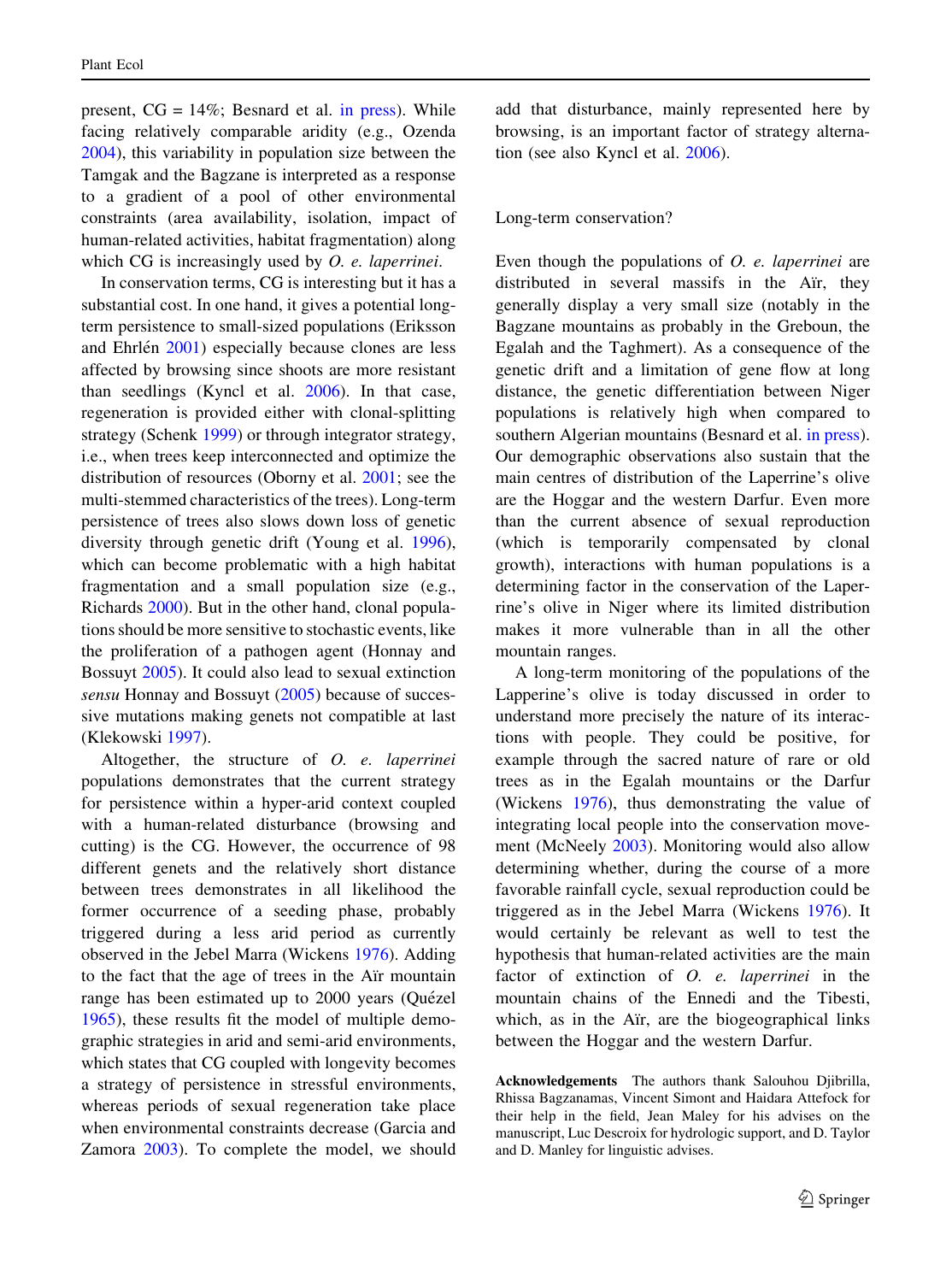**Appendix** Distribution of sites ( $n_{\text{site}} = 78$ ), trees ( $n_{\text{tree}} = 143$ ) and genets ( $n_{\text{gender}} = 98$ ) across the massifs of the Bagzane (B), the Tamgak (T), and the Egalah (E). Coordinates expressed in UTM (32Q)

| Massif       | Site           | Trees                            | Habitat     | Latitude | Longitude | Elevation (m) | [Clones] and missing data                                           |
|--------------|----------------|----------------------------------|-------------|----------|-----------|---------------|---------------------------------------------------------------------|
| $\, {\bf B}$ | $\mathbf{1}$   | O <sub>1</sub>                   | Hillside    | 473815   | 1972072   | 1728          | [O1]                                                                |
| B            | $\overline{c}$ | O <sub>2</sub>                   | Wadi border | 473848   | 1972145   | 1712          | [O2]                                                                |
| B            | 3              | O <sub>3</sub>                   | Hillside    | 473920   | 1972251   | 1729          | [O3]                                                                |
| B            | 4              | $O4 - O5$                        | Hillside    | 474775   | 1972259   | 1735          | $[O4 - 05]$                                                         |
| В            | 5              | $O6 - O8$                        | Ravine      | 474874   | 1972184   | 1703          | $[O6-O7]$ and $[O8]$                                                |
| B            | 6              | O9-O16                           | Ravine      | 474878   | 1972245   | 1750          | $[O9-O10-O11]$ , $[O12]$ , $[O14]$<br>and $[O15-O16]$ ; O13 missing |
| B            | 7              | O17-O18                          | Hillside    | 474895   | 1972425   | 1755          | $[O17 - O18]$                                                       |
| B            | 8              | O19                              | Hillside    | 475253   | 1973412   | 1770          | [O19]                                                               |
| B            | 9              | O20-O21                          | Hillside    | 475258   | 1973360   | 1775          | $[O20]$ and $[O21]$                                                 |
| B            | 10             | O22-O23                          | Ravine      | 475669   | 1973221   | 1765          | $[O22-O23]$                                                         |
| B            | 11             | O24                              | Hillside    | 475582   | 1973244   | 1755          | $[O24]$                                                             |
| B            | 12             | O <sub>25</sub> -O <sub>28</sub> | Hillside    | 475567   | 1973319   | 1755          | $[O25-O26-O27]$ and $[O28]$                                         |
| B            | 13             | O29                              | Ravine      | 475501   | 1973365   | 1708          | [O29]                                                               |
| B            | 14             | O30-O31                          | Hillside    | 475503   | 1973370   | 1719          | $[O30-O31]$                                                         |
| B            | 15             | O32                              | Ravine      | 475482   | 1973445   | 1730          | [O32]                                                               |
| B            | 16             | 033-034                          | Ravine      | 475477   | 1973491   | 1743          | $[O33 - O34]$                                                       |
| B            | 17             | O35-O36                          | Ravine      | 474665   | 1966170   | 1710          | O35 and O36 missing                                                 |
| B            | 18             | O37-O39                          | Ravine      | 475635   | 1973595   | 1731          | [O37-O38] and $[O39]$                                               |
| B            | 19             | O40                              | Ravine      | 475848   | 1973633   | 1740          | [O40]                                                               |
| B            | 20             | O41-O44                          | Ravine      | 475724   | 1973687   | 1741          | [O41], [O42] and $[O43-O44]$                                        |
| $\, {\bf B}$ | 21             | O45, O50-O51                     | Hillside    | 475910   | 1973830   | 1688          | [O45] and $[O50-O51]$                                               |
| B            | 22             | O46                              | Ravine      | 475759   | 1973604   | 1677          | $[O46]$                                                             |
| B            | 23             | O47-O49                          | Hillside    | 475920   | 1973846   | 1705          | $[O47 - O48]$ and $[O49]$                                           |
| B            | 24             | O <sub>52</sub> -O <sub>53</sub> | Ravine      | 475948   | 1973847   | 1691          | [O52] and $[O53]$                                                   |
| B            | 25             | O54                              | Wadi border | 475879   | 1973862   | 1670          | [O54]                                                               |
| B            | 26             | O55-O56                          | Ravine      | 475159   | 1970217   | 1780          | $[O55-O56]$                                                         |
| B            | 27             | O <sub>57</sub>                  | Ravine      | 464741   | 1966528   | 1658          | O57 missing                                                         |
| B            | 28             | O58-O59                          | Hillside    | 475060   | 1960837   | 1800          | [O58]; O59 missing                                                  |
| B            | 29             | O60-O61                          | Hillside    | 474938   | 1960809   | 1690          | $[060 - 061]$                                                       |
| B            | 30             | O62-O63                          | Ravine      | 474172   | 1958868   | 1617          | $[062 - 063]$                                                       |
| $\, {\bf B}$ | 31             | O64                              | Ravine      | 475365   | 1960146   | 1580          | $[O64]$                                                             |
| В            | 32             | O65-O66                          | Ravine      | 477188   | 1960310   | 1595          | $[065 - 066]$                                                       |
| В            | 33             | O67                              | Hillside    | 472944   | 1961647   | 1550          | [O67]                                                               |
| B            | 34             | O68-O69                          | Hillside    | 471455   | 1961027   | 1628          | $[O68 - O69]$                                                       |
| B            | 35             | O70                              | Ravine      | 465698   | 1956417   | 1672          | [O70]                                                               |
| B            | 36             | O71-O72                          | Ravine      | 475454   | 1961336   | 1677          | $[O71 - O72 - O73]$                                                 |
| B            | 37             | O73                              | Ravine      | 476152   | 1961101   | 1638          |                                                                     |
| B            | 38             | O74                              | Hillside    | 476438   | 1974255   | 1620          | [O74]                                                               |
| B            | 39             | O75                              | Wadi border | 477274   | 1972323   | 1624          | [O75]                                                               |
| B            | 40             | O76-O78                          | Wadi border | 472046   | 1973423   | 1662          | $[O76 - O77 - O78]$                                                 |
| B            | 41             | O79                              | Ravine      | 476436   | 1973873   | 1850          | [O79]                                                               |
| B            | 42             | O80-O81                          | Hillside    | 475620   | 1973517   | 1622          | $[O80-O81]$                                                         |
| B            | 43             | O82                              | Hillside    | 475726   | 1973610   | 1710          | O82 missing                                                         |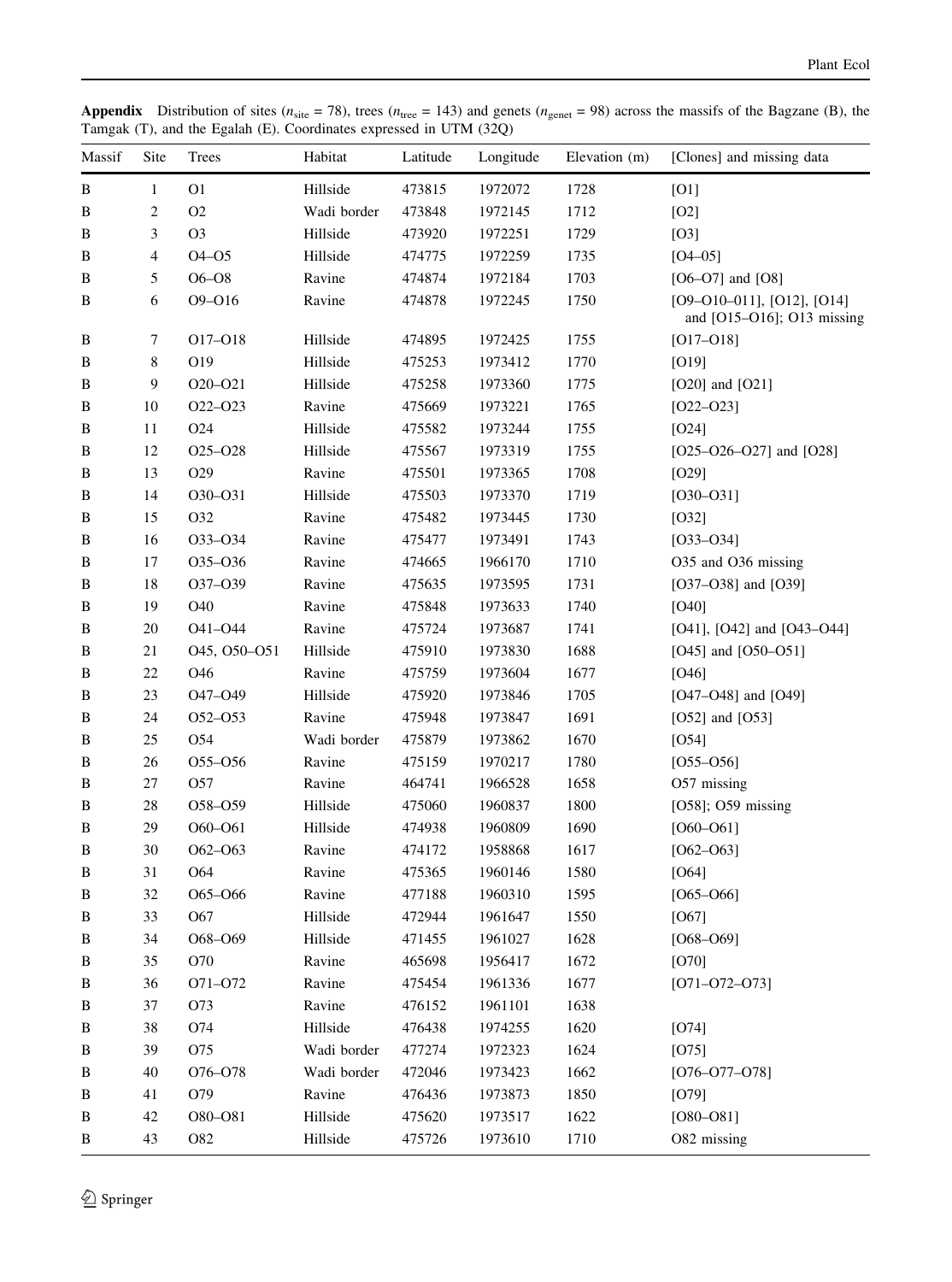<span id="page-12-0"></span>

| Appendix continued |  |
|--------------------|--|
|--------------------|--|

| Massif | Site | Trees           | Habitat     | Latitude | Longitude | Elevation (m)            | [Clones] and missing data                                      |
|--------|------|-----------------|-------------|----------|-----------|--------------------------|----------------------------------------------------------------|
| B      | 44   | O83             | Wadi border | 475791   | 1973819   | 1765                     | [O83]                                                          |
| E      | 45   | O84-O85         | Ravine      |          |           | $\overline{\phantom{0}}$ | $[084 - 085]$                                                  |
| T      | 46   | O86             | Hillside    | 460065   | 2106994   | 1641                     | [O86]                                                          |
| T      | 47   | O87-O89         | Ravine      | 460094   | 2106987   | 1645                     | $[O87 - O88 - O89 - O90]$                                      |
| T      | 48   | O90-O91         | Hillside    | 460108   | 2106983   | 1648                     | [O91]                                                          |
| T      | 49   | O92-O93         | Hillside    | 460961   | 2107141   | 1637                     | $[O92 - O93]$                                                  |
| T      | 50   | O94             | Hillside    | 460951   | 2107088   | 1640                     | [O94]                                                          |
| T      | 51   | O95             | Ravine      | 460893   | 2107103   | 1635                     | [O95]                                                          |
| T      | 52   | O <sub>96</sub> | Ravine      | 460868   | 2107046   | 1653                     | [O96]                                                          |
| T      | 53   | O97             | Hillside    | 460876   | 2106936   | 1682                     | [O97]                                                          |
| T      | 54   | O98-O99         | Ravine      | 460798   | 2106954   | 1688                     | $[O98 - O99]$                                                  |
| T      | 55   | O100            | Hillside    | 460786   | 2106944   | 1692                     | [O100]                                                         |
| T      | 56   | O101-O102       | Ravine      | 460754   | 2106906   | 1701                     | $[O101]$ and $[O102]$                                          |
| T      | 57   | O103-O106       | Ravine      | 460752   | 2106886   | 1704                     | $[O103-O104]$ , $[O105]$ and<br>[O106]                         |
| T      | 58   | O107            | Ravine      | 460742   | 2106847   | 1711                     | $[O107]$                                                       |
| T      | 59   | O108            | Hillside    | 460775   | 2106815   | 1712                     | [O108]                                                         |
| T      | 60   | O109            | Hillside    | 460839   | 2106833   | 1702                     | [O109]                                                         |
| T      | 61   | O110            | Ravine      | 460829   | 2106850   | 1701                     | [O110]                                                         |
| T      | 62   | O111-O112       | Hillside    | 460857   | 2106878   | 1693                     | [O111] and $[O112]$                                            |
| T      | 63   | O113            | Ravine      | 460861   | 2106934   | 1684                     | O113 missing                                                   |
| T      | 64   | O114            | Ravine      | 463908   | 2107561   | 1708                     | [0114]                                                         |
| T      | 65   | O115-O116       | Ravine      | 463946   | 2107527   | 1716                     | $[O115 - O116]$                                                |
| T      | 66   | O117-O122       | Wadi border | 464282   | 2107104   | 1792                     | $[O117 - O118 - O119]$ , $[O120]$ ,<br>[ $O121$ ] and $[O122]$ |
| T      | 67   | 0123-0125       | Wadi border | 464309   | 2107055   | 1802                     | [O123] and [O125]; O124<br>missing                             |
| T      | 68   | O126            | Wadi border | 464263   | 2107215   | 1767                     | [O126]                                                         |
| T      | 69   | O127-O128       | Wadi border | 464263   | 2107282   | 1752                     | $[O127]$ and $[O128]$                                          |
| T      | 70   | O129-O132       | Wadi border | 464253   | 2107342   | 1810                     | [O129] and [O130]; O131<br>and O132 missing                    |
| T      | 71   | O133            | Wadi border | 463390   | 2105462   | 1716                     | [O133]                                                         |
| T      | 72   | O134            | Hillside    | 463544   | 2105184   | 1725                     | [O134]                                                         |
| T      | 73   | O135            | Wadi border | 463790   | 2104947   | 1740                     | [O135]                                                         |
| T      | 74   | O136-O138       | Wadi border | 464624   | 2103950   | 1757                     | [O136], [O137] and [O138]                                      |
| T      | 75   | O139            | Wadi border | 464853   | 2103619   | 1698                     | [O139]                                                         |
| T      | 76   | O140-O141       | Wadi border | 464904   | 2103597   | 1697                     | $[O140]$ and $[O141]$                                          |
| T      | 77   | O142            | Wadi border | 464958   | 2103565   | 1738                     | [O142]                                                         |
| T      | 78   | O143            | Wadi border | 464517   | 2103782   | 1729                     | [O143]                                                         |

### References

- Abdoun F, Beddiaf M (2002) Cupressus dupreziana A. Camus: distribution, decline and regeneration on the Tassili n'Ajjer, Central Sahara. C R Biol 325:617–627
- Adamou A, Morel A (2005) Agadez et les montagnes de l'Aïr. La Boussole, Grenoble
- Anthelme F, Cornillon L, Brun JJ (2002) Secondary succession of Alnus viridis (Chaix) DC. in the Vanoise National Park, France: coexistence of sexual and vegetative strategies. Ann For Sci 59:419–428
- Anthelme F, Waziri-Mato M, de Boissieu D, Giazzi F (2006) Dégradation des ressources végétales au contact des activités humaines et perspectives de conservation dans le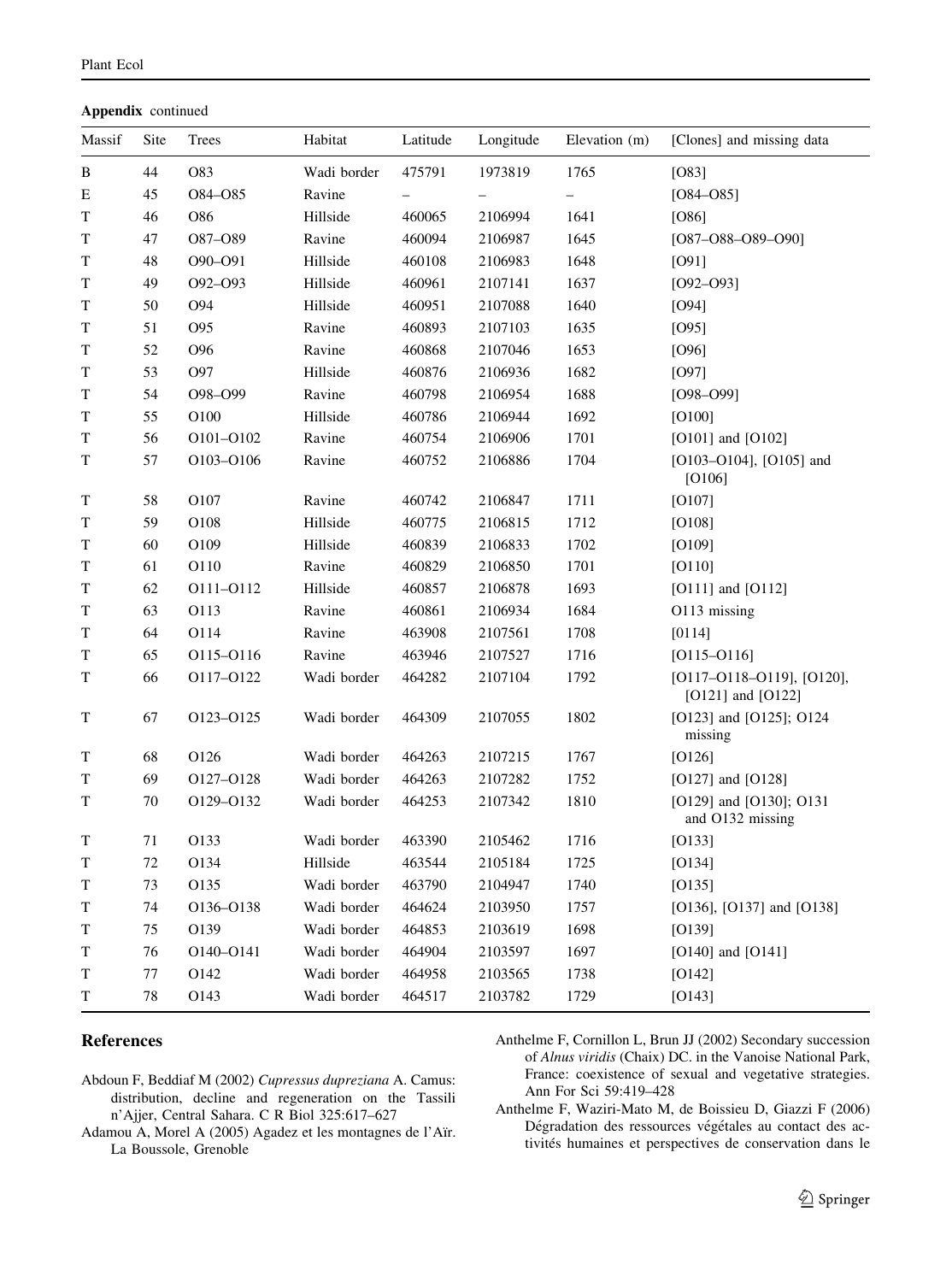<span id="page-13-0"></span>massif de l'Aïr (Sahara, Niger). Vertigo 7:1-12 (url: [http://www.vertigo.uqam.ca/\)](http://www.vertigo.uqam.ca/)

- Anthelme F, Saadou M, Michalet R (2007) Positive associations involving the tussock grass Panicum turgidum Forssk. in the Aïr-Ténéré Reserve, Niger. J Arid Environ 68:348–362
- Baali-Cherif D, Besnard G (2005) High genetic diversity and clonal growth in relict populations of Olea europaea subsp. laperrinei (Oleaceae) from Hoggar, Algeria. Ann Bot 96:823–830
- Belaj A, Satovic Z, Cipriani G, Baldoni L, Testolin R, Rallo L, Trujillo I (2003) Comparative study of the discriminating capacity of RAPD, AFLP, and SSR markers and of their effectiveness in establishing genetic relationships in Olive. Theor Appl Genet 107:736–744
- Benichou A (1962) Recherches critiques sur l'Olivier de Laperrine. Botanique Saharienne 6:1–55
- Besnard G, Khadari B, Villemur P, Bervillé A (2000) Cytoplasmic male sterility in the Olive (Olea europaea L.). Theor Appl Genet 100:1018–1024
- Besnard G, Khadari B, Baradat P, Bervillé A (2002) Olea europaea (Oleaceae) phylogeography based on chloroplast DNA polymorphism. Theor Appl Genet 104: 1353–1361
- Besnard G, Rubio de Casas R, Vargas P (2007) Plastid and nuclear DNA polymorphism reveals historical processes of isolation and reticulation in the olive tree complex (Olea europaea L.). J Biogeogr 34:736–752
- Besnard G, Christin PA, Baali-Cherif D, Bouguedoura N, Anthelme F (in press) Spatial genetic structure in the Laperrine's olive (Olea europaea subsp. laperrinei), a long-living tree from the Central-Saharan Mountains. Heredity. doi: [10.1038/sj.hdy.6801051](http://dx.doi.org/10.1038/sj.hdy.6801051)
- Besnard G, Garcia-Verdugo C, Rubio de Casas R, Treier UA, Galland N, Vargas P (in press) Polyploidy in the olive complex (Olea europaea L.): evidence from flow cytometry and nuclear microsatellite analyses. Ann Bot. doi: [10.1093/aob/mcm275](http://dx.doi.org/10.1093/aob/mcm275)
- Black R, Jaujou M, Pellaton C (1967) Notice explicative sur la carte géologique de l'Aïr. BRGM, Paris
- Bruneau de Miré P, Gillet H (1956a) Contribution à l'étude de la flore du massif de l'Aïr. Première partie. J Agric Trop Bot Appl 3:422–438
- Bruneau de Miré P, Gillet H (1956b) Contribution à l'étude de la flore du massif de l'Aïr (suite et fin). Troisième partie, le milieu. J Agric Trop Bot Appl 3:857–886
- Chapin III FS, Zavaleta ES, Eviner VT, Naylor RL, Vitousek PM, Reynolds HL, Hooper DU, Lavorel S, Sala OE, Hobbie SE, Mack MC, Diaz S (2000) Consequences of changing biodiversity. Nature 405:234–242
- Child G (2003) Setting and achieving objectives for conserving biological diversity in arid environments. J Arid Environ 54:47–54
- Database of the Flowering Plants of Africa South of the Sahara (2006) Conservatoire Botanique de Genève, Switzerland. <http://www.ville-ge.ch/cjb/bd/africa/index.php> (cited 21 May 2006)
- Eriksson O, Ehrlén J (2001) Landscape fragmentation and the viability of plant populations. In: Silvertown J, Antonovics J (eds), Integrating ecology and evolution in a spatial context. Blackwell, London, pp 157–175
- Gallaire R (1995) Hydrologie en milieu subdésertique d'altitude, le cas de l'Aïr (Niger). PhD thesis, University Paris XI, Orsay, France
- Garcia D, Zamora R (2003) Persistence, multiple demographic strategies and conservation in long-lived Mediterranean plants. J Veg Sci 14:921–926
- Giazzi F (1996) La Réserve Naturelle Nationale de l'Aïr et du Ténéré (Niger):\_la connaissance des éléments du milieu naturel et humain dans le cadre d'orientations pour un aménagement et une conservation durables. MH/E, WWF, UICN, Gland, Switzerland
- Green PS (2002) A revision of Olea L. (Oleaceae). Kew Bull 57:91–140
- Hess J, Kadereit W, Vargas P (2000) The colonization history of Olea europaea L. in Macaronesia based on internal transcribed spacer 1 (ITS-1) sequences, randomly amplified polymorphic DNAs (RAPD), and inter-simple sequence repeats (ISSR). Mol Ecol 9:857–868
- Honnay O, Bossuyt B (2005) Prolonged clonal growth: escape route or route to extinction? Oikos 108:427–432
- Ingram GE (1990) Multi-gene-pool surveys in areas with rapid genetic erosion: an example from the Air mountains, Northern Niger. Conserv Biol 4:78–90
- Klekowski EJ (1997) Somatic mutation theory of clonality. In: de Kroon H, van Groenandel J (eds), The ecology and evolution of clonal plants. Backhuys, Leiden, pp 227–241
- Kyncl T, Suda J, Wild J, Wildova R, Herben T (2006) Population dynamics and clonal growth of Spartocytisus supranubius (Fabaceae), a dominant shrub in the alpine zone of Tenerife, Canary Islands. Plant Ecol 186:97–108
- Le Houérou HN (1997) Climate, flora and fauna changes in the Sahara over the past 500 million years. J Arid Environ 37:619–647
- McNeely JA (2003) Biodiversity in arid regions: values and perceptions. J Arid Environ 54:61–70
- Maire R (1933) Etude sur la végétation du Sahara central. Mémoire de la Société d'Histoire Naturelle de l'Afrique du Nord, no 3, Mission du Hoggar II, Alger, pp 166–168
- Maley J (1980) Les changements climatiques de la fin du Tertiaire en Afrique: leur conséquence sur l'apparition du Sahara et de sa végétation. In: Williams MAJ, Faure H (eds), The Sahara and the Nile. AA Balkema, Rotterdam, pp 63–86
- Médail F, Quézel P, Besnard G, Khadari B (2001) Systematics, ecology, and phylogeographic significance of Olea europaea L. ssp. maroccana (Greuter & Burdet). Bot J Linn Soc 137:249–266
- Oborny B, Czaran T, Kun A (2001) Exploration and exploitation of a resource patch by clonal growth: a spatial model on the effect of transport between modules. Ecol Model 141:151–169
- Ozenda P (2004) Flore et végétation du Sahara, 3rd edn. CNRS, Paris, France
- Parks JC, Werth CR (1993) A study of spatial structure of clones in a population of bracken fern, Pteridium aquilinum (Dennstaedtiaceae). Am J Bot 80:120–126
- Poilecot P (1996) Le milieu végétal de la Réserve Naturelle Nationale de l'Aïr et du Ténéré. In: Giazzi F (ed), La Réserve Naturelle Nationale de l'Aïr et du Ténéré (Niger): La connaissance des éléments du milieu naturel et humain dans le cadre d'orientations pour un aménagement et une